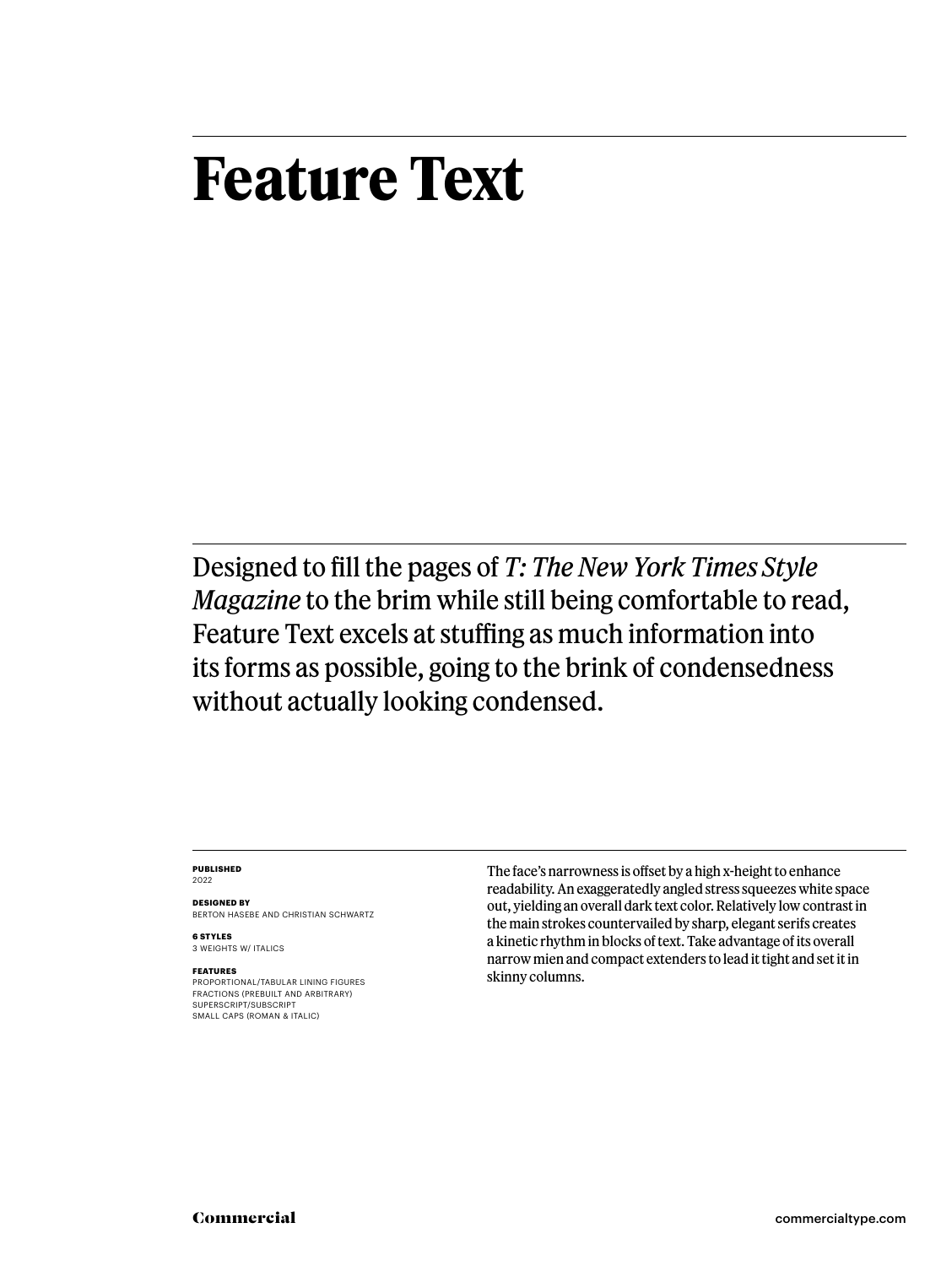Feature Text Regular *Feature Text Regular Italic* **Feature Text Bold** *Feature Text Bold Italic* **Feature Text Extrabold** *Feature Text Extrabold Italic*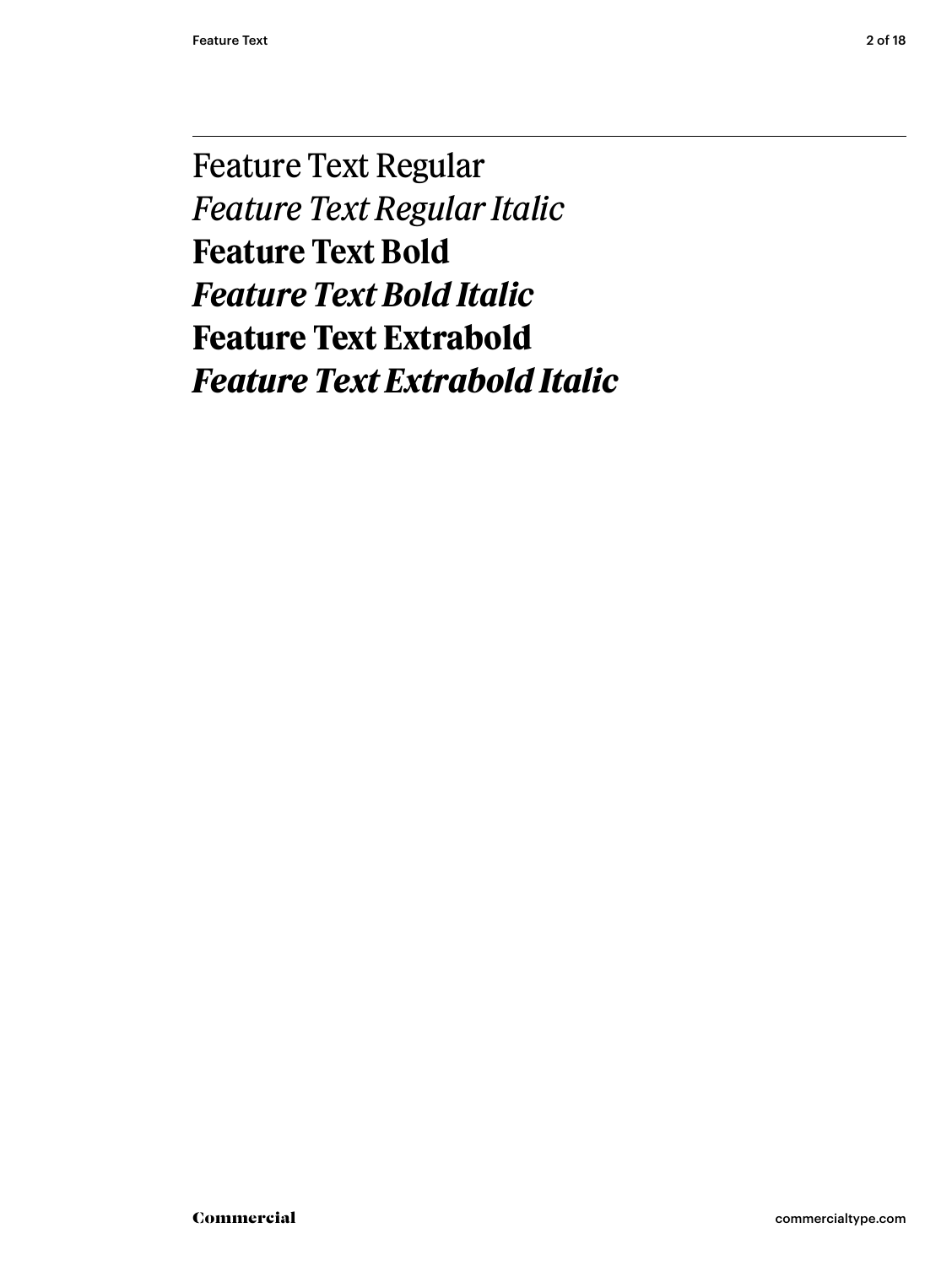#### **RECOMMENDED MINIMUM & MAXIMUM SIZES**

FEATURE DISPLAY, 40 PT+

# Regional trading Mercantile SPARKS

FEATURE DECK, 18 – 40 PT

# Due to animosities of their main competitor A series of upsets befell the ships Launched a final voyage This official inquiry

FEATURE TEXT, 8 – 18 PT

The English East India Company was established in 1600 and was granted a Royal Charter by Queen Elizabeth I under the name Governor and Company As Merchants of London trading into the East Indies Trading mainly in silk, rum, cotton, and opium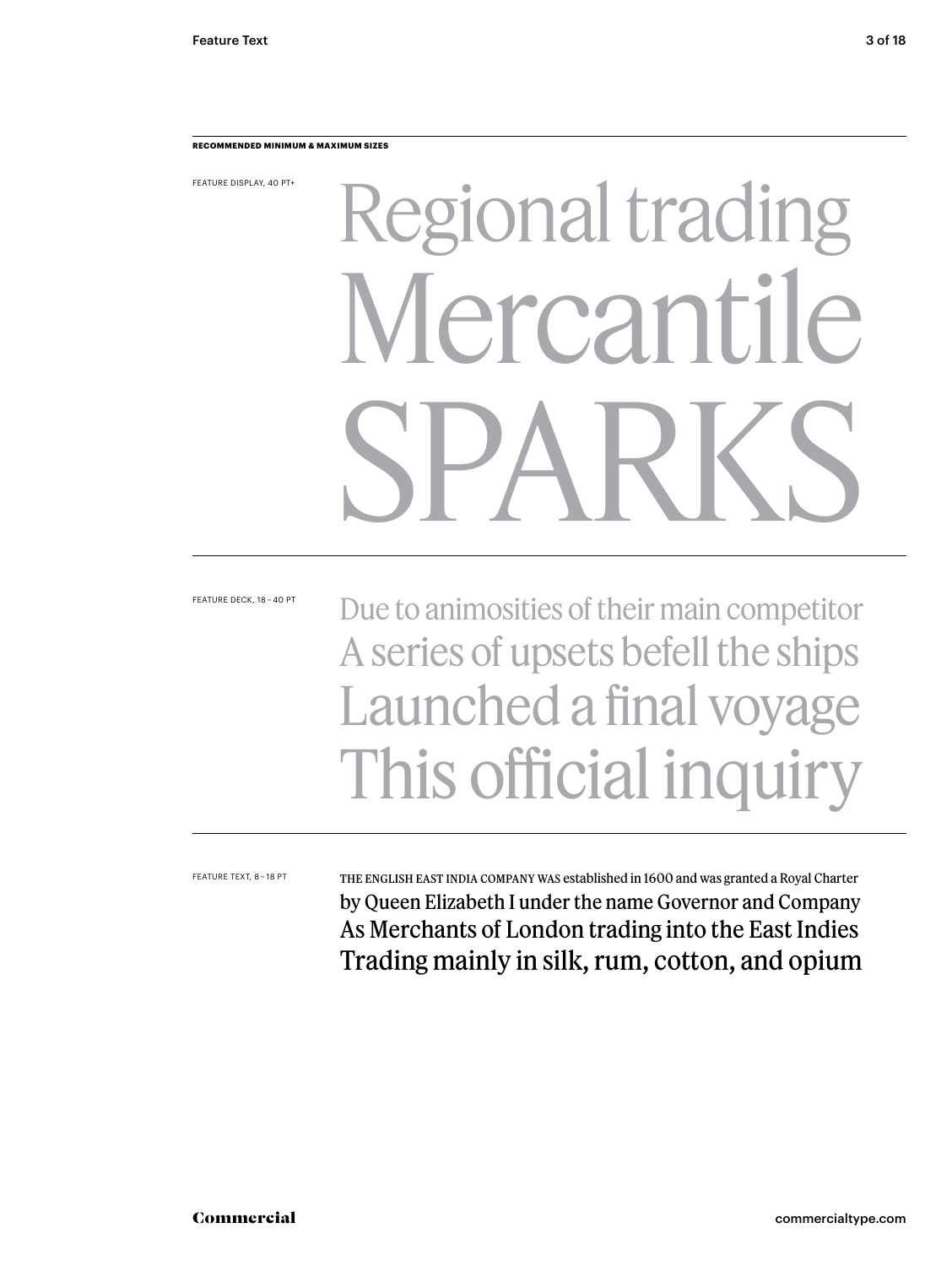A COMPLEMENT TO THE PRINT EDITION WAS STARTED IN APRIL Une association indépendante rassemblant 3 fédérations nationales He found the Norwegian countryside to be "picturesque" and gave a *A SERIES OF NEW SALON EXHIBITS FROM 1861 THROUGH TO 1865 Densità di popolazione di 117 ab./km2 superiore alla media nazionale The prize was established in August 1991 by the European Parliament* FEATURE TEXT REGULAR, REGULAR ITALIC, 14 PT

**ARKADAŞLARININ TABLOLARININ SERGILENDIĞI BIR MÜZEYE Since then, these regional names have lost their specific meaning Trong các thế hệ sau sự phổ biến của điện thoại thông minh và sự** *ITS PLUMAGE WAS PRIMARILY WHITE, GREY AND DARK BROWN The ozone layer is uniquely important in blocking ultraviolet light Äußerst edel und kostbar, die verarbeiteten Materialien sind Gold*

FEATURE TEXT BOLD, BOLD ITALIC, 14 PT [ALTERNATE M a g]

**A NEW BIRD SPECIES WAS FOUND ON THE ISLAND OF RÉUNION La Escuela de Barbizon–aunque pasado algún tiempo evolucionó The doctor was immortalized in a portrait Van Gogh made of him** *NINETEEN SPECIMENS EXIST IN MUSEUMS AROUND THE WORLD The mechanism was electrified in the 1930s and it was restored in Renaissancegevel beeldt een gouden zon uit met 56 stralen op een* 

FEATURE TEXT EXTRABOLD, EXTRABOLD ITALIC, 14 PT [ALTERNATE R W a 3 5 6 9]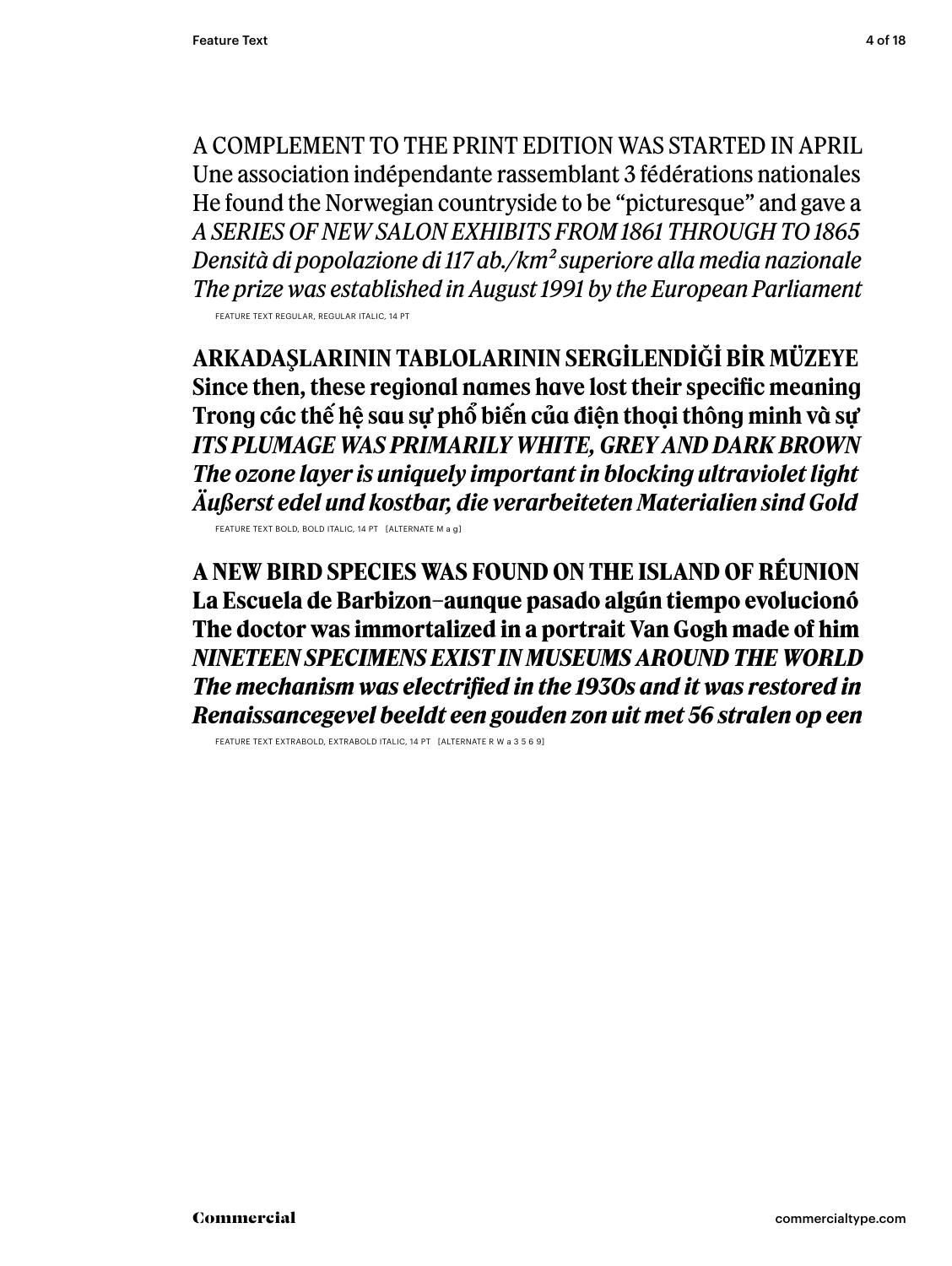BOLD

FEATURE TEXT REGULAR, REGULAR ITALIC, BOLD, EXTRABOLD, 16/20 PT

THE SPANISH WAR, which began in 1739, and the French war which soon followed it occasioned further increase of the debt, which, on the 31st of December 1748, after it had been concluded by the **Treaty of Aix-la-Chapelle,**  amounted to £78,293,313. The most profound peace of the seventeen years of continuance had taken no more than £8,328,354. from it. A war of less than nine years' continuance added £31,338,689 to it (Refer to James Postlethwaite's *History of the Public Revenue*). During the administration of Mr. Pelham, the interest of the public debt was reduced from 4% to 3%; or at least measures were taken for reducing it, from four to three per cent; **the sinking fund** was increased, and some part of the public debt was paid off. In 1755, before the breaking out of the late war, the funded debt of Great Britain amounted to £72,289,673. On the 5th of January 1763, at the conclusion of the peace, the funded debt amounted to £122,603,336. The unfunded debt has been stated at £13,927,589. But the expense occasioned by the war did not end with the conclusion of the peace, so that though, on the 5th of January 1764, the funded debt was increased (partly by a new loan, and partly by funding a part of the unfunded debt) to £129,586,782, there still remained (according to the very well informed author of *Considerations on the Trade and Finances of Great Britain*) an unfunded debt which was brought to account REGULAR SMALL CAPS REGULAR PROPORTIONAL LINING FIGURES REGULAR ITALIC EXTRABOLD

REGULAR ITALIC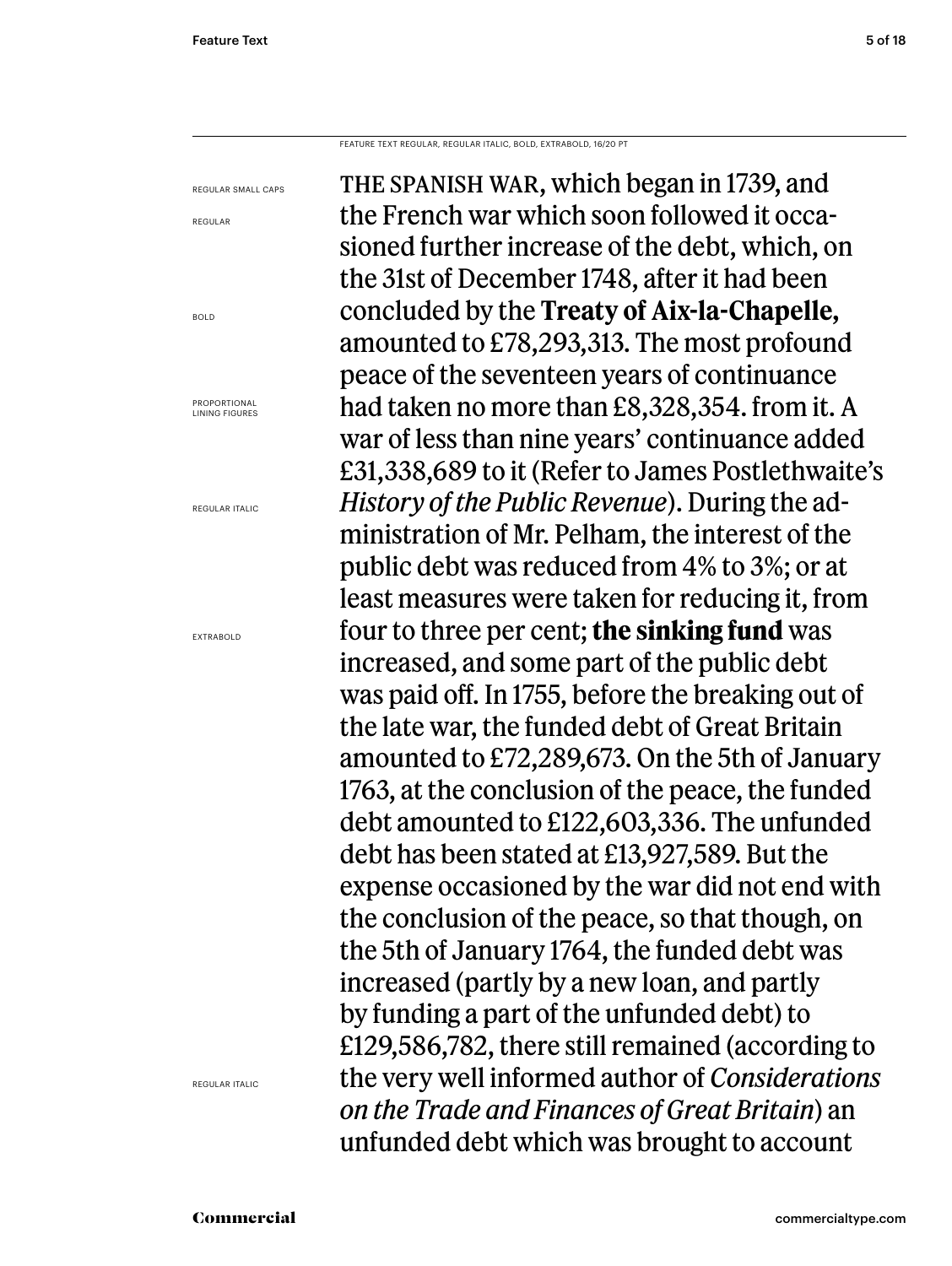FEATURE TEXT REGULAR, REGULAR ITALIC, BOLD, 10/13 PT

EVERY INTRODUCTION to the problems of aesthetics begins by acknowledging the existence and claims of two methods of attack—the *general, philosophical, deductive*, which starts from a complete metaphysics and installs beauty in its place among the other great concepts; and the *empirical*, or *inductive*, which seeks to disengage a general principle of beauty from the objects of aesthetic experience and the facts of aesthetic enjoyment: an example of Fechner's "aesthetics from above and from below."

# **Methodologies of Aesthetics**

The first was the method of aesthetics par excellence. It was indeed only through the desire of an eighteenth-century philosopher, Baumgarten, to round out his "architectonic" of metaphysics that the science received its name, as designating the theory of knowledge in the form of feeling, parallel to that of "clear," logical thought. Kant, Schelling, and Hegel, again, made use of the concept of *the Beautiful* as a kind of keystone or cornice for their respective philosophical edifices. Aesthetics, then, came into being as the philosophy of the Beautiful, and it may be asked why this philosophical aesthetics does not suffice; why beauty should need for its understanding also an aesthetics "von unten." The answer is not that no system of philosophy is universally accepted, but that *the general aesthetic theories* have not, as yet at least, succeeded in answering the plain questions of "the plain man" in regard to concrete beauty. Kant, indeed, frankly denied that the explanation of concrete beauty, or "Doctrine of Taste," as he called it, was possible, while the various definers of beauty as "the union of the Real and the Ideal" "the expression of the Ideal to Sense," have done no more than he. No one of *these* aesthetic systems, in spite of volumes of socalled application of their principles to works of art, has been able to furnish a criterion of beauty. The criticism of the generations is summed up in the mild remark of Fechner,

FEATURE TEXT BOLD, BOLD ITALIC, 10/13 PT

**Every introduction to the problems of aesthetics begins by acknowledging the existence and claims of two methods of attack—the** *general, philosophical, deductive***, which starts from a complete metaphysics and installs beauty in its place among the other great concepts; and the** *empirical***, or** *inductive***, which seeks to disengage a general principle of beauty from the objects of aesthetic experience and the facts of aesthetic enjoyment: an example of Fechner's "aesthetics from above and from below."** 

**Methodologies of Aesthetics The first was the method of aesthetics par excellence. It was indeed only through the desire of an eighteenth-century philosopher, Baumgarten, to round out his "architectonic" of metaphysics that the science received its name, as designating the theory of knowledge in the form of feeling, parallel to that of** 

FEATURE TEXT EXTRABOLD, EXTRABOLD ITALIC, 10/13 PT

**Every introduction to the problems of aesthetics begins by acknowledging the existence and claims of two methods of attack—the** *general, philosophical, deductive***, which starts from a complete metaphysics and installs beauty in its place among the other great concepts; and the** *empirical***, or** *inductive***, which seeks to disengage a general principle of beauty from the objects of aesthetic experience and the facts of aesthetic enjoyment: an example of Fechner's "aesthetics from above and from below."** 

## **Methodologies of Aesthetics**

**The first was the method of aesthetics par excellence. It was indeed only through the desire of an eighteenth-century philosopher, Baumgarten, to round out his "architectonic" of metaphysics that the science received its name, as designating the theory of knowledge in the form of feeling, parallel to that of**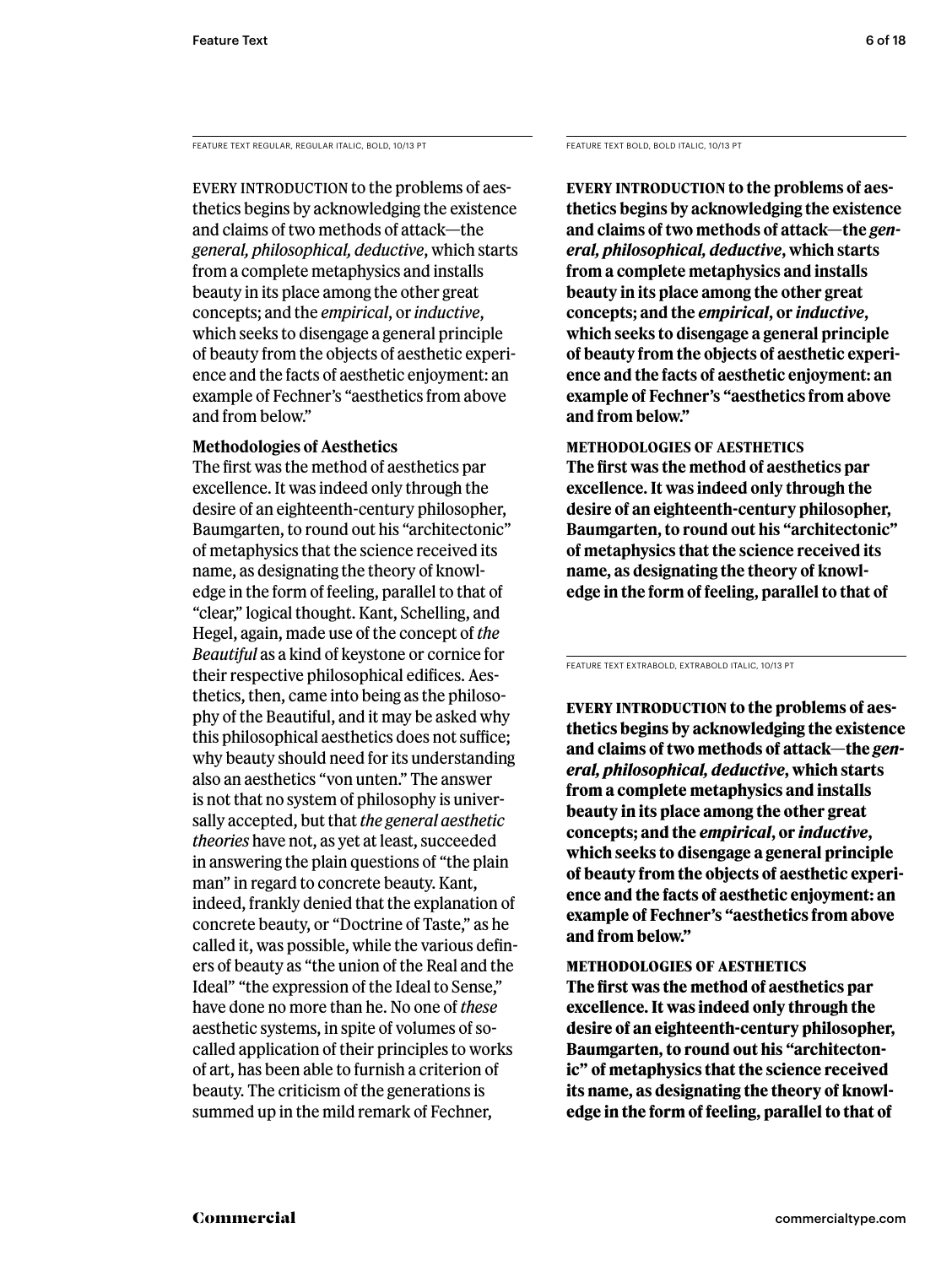FEATURE TEXT REGULAR, REGULAR ITALIC, BOLD, 9/12 PT

EVERY INTRODUCTION to the problems of aesthetics begins by acknowledging the existence and claims of two methods of attack—the *general, philosophical, deductive*, which starts from a complete metaphysics and installs beauty in its place among the other great concepts; and the *empirical*, or *inductive*, which seeks to disengage a general principle of beauty from the objects of aesthetic experience and the facts of aesthetic enjoyment: an example of Fechner's "aesthetics from above and from below."

#### **Methodologies of Aesthetics**

The first was the method of aesthetics par excellence. It was indeed only through the desire of an eighteenth-century philosopher, Baumgarten, to round out his "architectonic" of metaphysics that the science received its name, as designating the theory of knowledge in the form of feeling, parallel to that of "clear," logical thought. Kant, Schelling, and Hegel, again, made use of the concept of *the Beautiful* as a kind of keystone or cornice for their respective philosophical edifices. Aesthetics, then, came into being as the philosophy of the Beautiful, and it may be asked why this philosophical aesthetics does not suffice; why beauty should need for its understanding also an aesthetics "von unten."

## **The State of Criticism**

The answer is not that no system of philosophy is universally accepted, but that *the general aesthetic theories* have not, as yet at least, succeeded in answering the plain questions of "the plain man" in regard to concrete beauty. Kant, indeed, frankly denied that the explanation of concrete beauty, or "Doctrine of Taste," as he called it, was possible, while the various definers of beauty as "the union of the Real and the Ideal" "the expression of the Ideal to Sense," have done no more than he. No one of *these* aesthetic systems, in spite of volumes of so-called application of their principles to works of art, has been able to furnish a criterion of beauty. The criticism of the generations is summed up in the mild remark of Fechner, in his "Vorschule der Aesthetik," to the effect that the philosophical path leaves one in conceptions that, by reason of their generality, *do not well fit* the particular cases. And so it was that empirical aesthetics arose, which does not seek to answer those plain questions as to the enjoyment of concrete beauty down to its simplest forms, to which philosophical aesthetics

FEATURE TEXT BOLD, BOLD ITALIC, 9/12 PT

**Every introduction to the problems of aesthetics begins by acknowledging the existence and claims of two methods of attack—the** *general, philosophical, deductive***, which starts from a complete metaphysics and installs beauty in its place among the other great concepts; and the** *empirical***, or** *inductive***, which seeks to disengage a general principle of beauty from the objects of aesthetic experience and the facts of aesthetic enjoyment: an example of Fechner's "aesthetics from above and from below."** 

# **Methodologies of Aesthetics**

**The first was the method of aesthetics par excellence. It was indeed only through the desire of an eighteenth-century philosopher, Baumgarten, to round out his "architectonic" of metaphysics that the science received its name, as designating the theory of knowledge in the form of feeling, parallel to that of "clear," logical thought. Kant, Schelling, and Hegel, again, made use of the concept of** *the Beautiful* **as a kind of keystone or cornice for their respective philosophical edifices. Aesthetics, then, came into being as the philosophy of the Beautiful, and it may be asked why this philosophical aesthetics does not suffice; why beauty should need for its understanding also an aesthetics "von unten."** 

## **The State of Criticism**

**The answer is not that no system of philosophy is universally accepted, but that** *the general aesthetic theories* **have not, as yet at least, succeeded in answering the plain questions of "the plain man" in regard to concrete beauty. Kant, indeed, frankly denied that the explanation of concrete beauty, or "Doctrine of Taste," as he called it, was possible, while the various definers of beauty as "the union of the Real and the Ideal" "the expression of the Ideal to Sense," have done no more than he. No one of** *these* **aesthetic systems, in spite of volumes of so-called application of their principles to works of art, has been able to furnish a criterion of beauty. The criticism of the generations is summed up in the mild remark of Fechner, in his "Vorschule der Aesthetik," to the effect that the philosophical path leaves one in conceptions that, by reason of their generality,** *do not well fit* **the particular cases. And so it was that empirical aesthetics arose, which does not seek to answer those plain questions as to the enjoyment of concrete beauty down to its simplest forms, to which philosophical aesthetics**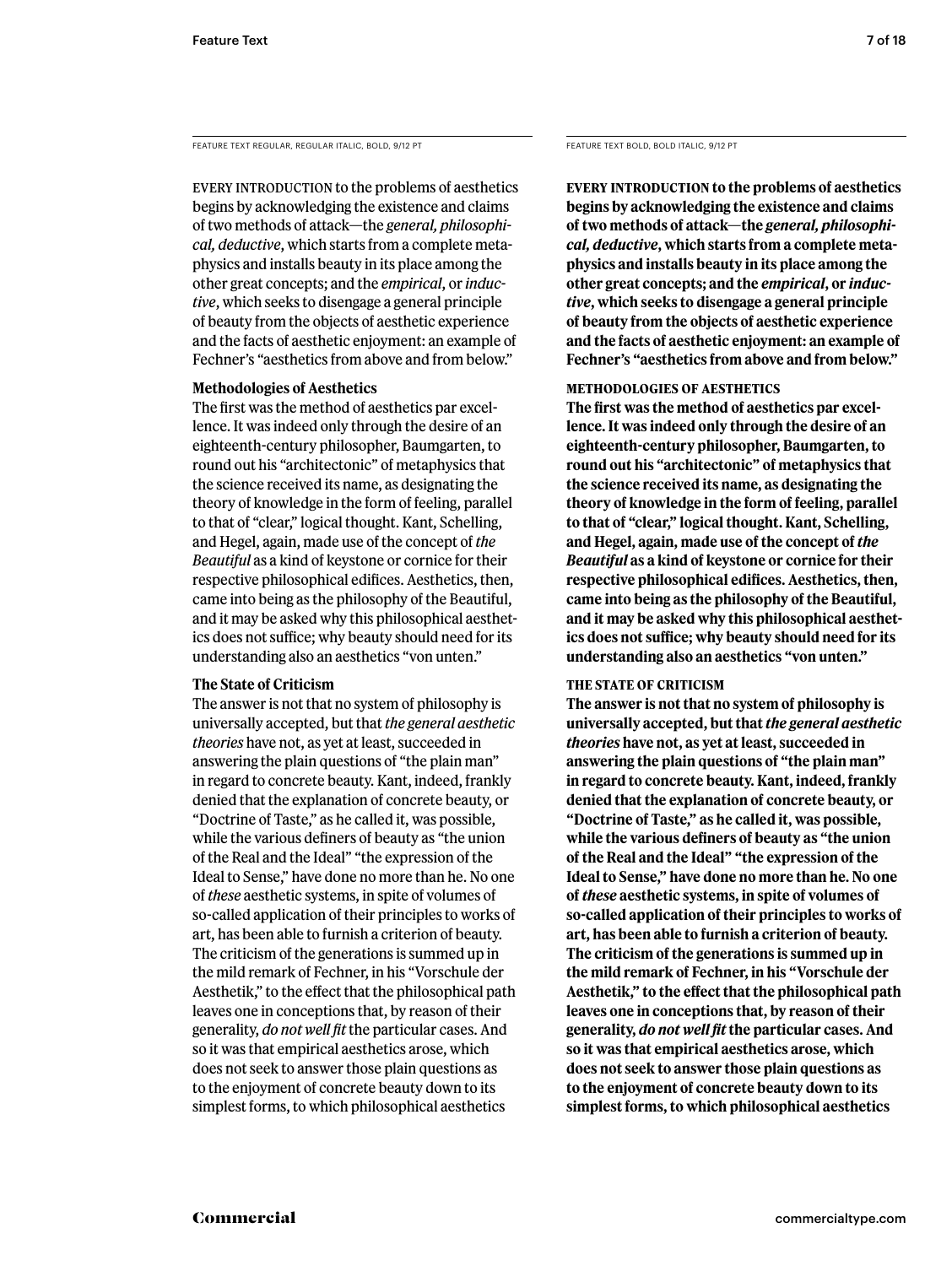FEATURE TEXT REGULAR, REGULAR ITALIC, BOLD, 8/11 PT

EVERY INTRODUCTION to the problems of aesthetics begins by acknowledging the existence and claims of two methods of attack—the *general, philosophical, deductive*, which starts from a complete metaphysics and installs beauty in its place among the other great concepts; and the *empirical*, or *inductive*, which seeks to disengage a general principle of beauty from the objects of aesthetic experience and the facts of aesthetic enjoyment: an example of Fechner's "aesthetics from above and from below."

#### **Methodologies of Aesthetics**

The first was the method of aesthetics par excellence. It was indeed only through the desire of an eighteenthcentury philosopher, Baumgarten, to round out his "architectonic" of metaphysics that the science received its name, as designating the theory of knowledge in the form of feeling, parallel to that of "clear," logical thought. Kant, Schelling, and Hegel, again, made use of the concept of *the Beautiful* as a kind of keystone or cornice for their respective philosophical edifices. Aesthetics, then, came into being as the philosophy of the Beautiful, and it may be asked why this philosophical aesthetics does not suffice; why beauty should need for its understanding also an aesthetics "von unten."

#### **The State of Criticism**

The answer is not that no system of philosophy is universally accepted, but that *the general aesthetic theories* have not, as yet at least, succeeded in answering the plain questions of "the plain man" in regard to concrete beauty. Kant, indeed, frankly denied that the explanation of concrete beauty, or "Doctrine of Taste," as he called it, was possible, while the various definers of beauty as "the union of the Real and the Ideal" "the expression of the Ideal to Sense," have done no more than he. No one of *these* aesthetic systems, in spite of volumes of so-called application of their principles to works of art, has been able to furnish a criterion of beauty. The criticism of the generations is summed up in the mild remark of Fechner, in his "Vorschule der Aesthetik," to the effect that the philosophical path leaves one in conceptions that, by reason of their generality, *do not well fit* the particular cases. And so it was that empirical aesthetics arose, which does not seek to answer those plain questions as to the enjoyment of concrete beauty down to its simplest forms, to which philosophical aesthetics had been inadequate. But it is clear that neither has empirical aesthetics said the last word concerning beauty. Criticism is still in a chaotic state that would be impossible if aesthetic theory were firmly grounded. This situation appears to me to be due to the inherent inadequacy and inconclusiveness of empirical aesthetics when it stands alone; the grounds of this inadequacy

FEATURE TEXT BOLD, BOLD ITALIC, 8/11 PT

**Every introduction to the problems of aesthetics begins by acknowledging the existence and claims of two methods of attack—the** *general, philosophical, deductive***, which starts from a complete metaphysics and installs beauty in its place among the other great concepts; and the** *empirical***, or** *inductive***, which seeks to disengage a general principle of beauty from the objects of aesthetic experience and the facts of aesthetic enjoyment: an example of Fechner's "aesthetics from above and from below."** 

#### **Methodologies of Aesthetics**

**The first was the method of aesthetics par excellence. It was indeed only through the desire of an eighteenthcentury philosopher, Baumgarten, to round out his "architectonic" of metaphysics that the science received its name, as designating the theory of knowledge in the form of feeling, parallel to that of "clear," logical thought. Kant, Schelling, and Hegel, again, made use of the concept of** *the Beautiful* **as a kind of keystone or cornice for their respective philosophical edifices. Aesthetics, then, came into being as the philosophy of the Beautiful, and it may be asked why this philosophical aesthetics does not suffice; why beauty should need for its understanding also an aesthetics "von unten."** 

#### **The State of Criticism**

**The answer is not that no system of philosophy is universally accepted, but that** *the general aesthetic theories* **have not, as yet at least, succeeded in answering the plain questions of "the plain man" in regard to concrete beauty. Kant, indeed, frankly denied that the explanation of concrete beauty, or "Doctrine of Taste," as he called it, was possible, while the various definers of beauty as "the union of the Real and the Ideal" "the expression of the Ideal to Sense," have done no more than he. No one of** *these* **aesthetic systems, in spite of volumes of so-called application of their principles to works of art, has been able to furnish a criterion of beauty. The criticism of the generations is summed up in the mild remark of Fechner, in his "Vorschule der Aesthetik," to the effect that the philosophical path leaves one in conceptions that, by reason of their generality,** *do not well fit* **the particular cases. And so it was that empirical aesthetics arose, which does not seek to answer those plain questions as to the enjoyment of concrete beauty down to its simplest forms, to which philosophical aesthetics had been inadequate. But it is clear that neither has empirical aesthetics said the last word concerning beauty. Criticism is still in a chaotic state that would be impossible if aesthetic theory were firmly grounded. This situation appears to me to be due to the inherent inadequacy and inconclusiveness of empirical aesthetics when it stands alone; the grounds of**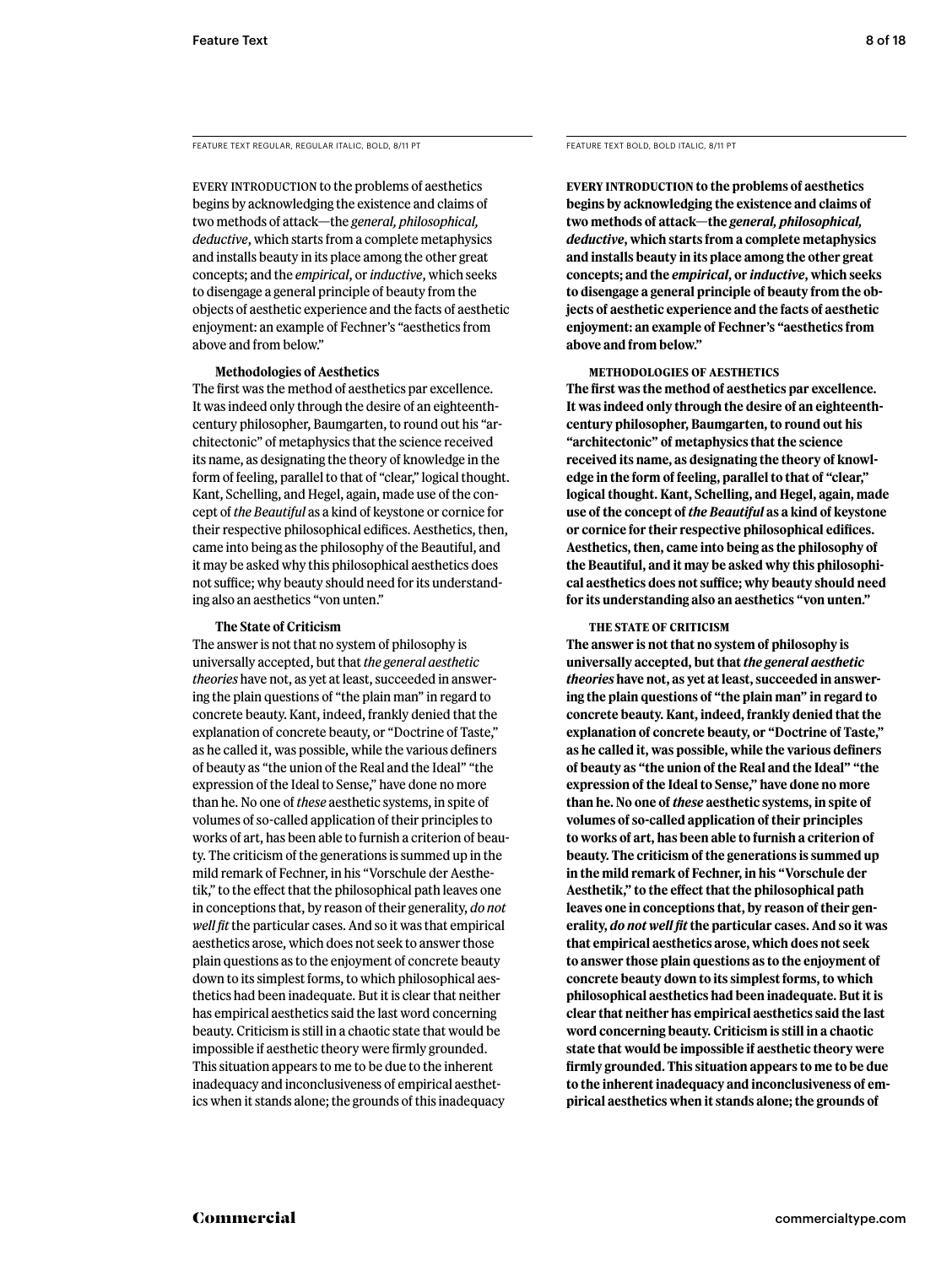FEATURE TEXT REGULAR, 9/11 PT

The Spanish War, which began in 1739, and the French war which soon followed it occasioned further increase of the debt, which, on the 31st of December 1748, after the war had been concluded by the Treaty of Aix-la-Chapelle, amounted to £78,293,313. The most profound peace of seventeen years continuance had taken no more than £8,328,354. from it. A war of less than nine years' continuance added £31,338,689 to it. (Refer to James Postlethwaite's *The History of the Public Revenue.*) During the administration of Mr. Pelham, the interest of the public debt was reduced, or at least measures were taken for reducing it, from four to three per cent; the sinking fund was increased, and some part of the public debt was paid off. In 1755, before the breaking out of the late war, the funded debt of Great Britain amounted to £72,289,673. On the 5th of January 1763, at the conclusion of the peace, the funded

FEATURE TEXT REGULAR, 9/12 PT

The Spanish War, which began in 1739, and the French war which soon followed it occasioned further increase of the debt, which, on the 31st of December 1748, after the war had been concluded by the Treaty of Aix-la-Chapelle, amounted to £78,293,313. The most profound peace of seventeen years continuance had taken no more than £8,328,354. from it. A war of less than nine years' continuance added £31,338,689 to it. (Refer to James Postlethwaite's *The History of the Public Revenue.*) During the administration of Mr. Pelham, the interest of the public debt was reduced, or at least measures were taken for reducing it, from four to three per cent; the sinking fund was increased, and some part of the public debt was paid off. In 1755, before the breaking out of the late war, the funded debt of Great Britain amounted to £72,289,673. On the 5th of January 1763, at the conclusion of the peace, the funded

FEATURE TEXT REGULAR, 9/13 PT

The Spanish War, which began in 1739, and the French war which soon followed it occasioned further increase of the debt, which, on the 31st of December 1748, after the war had been concluded by the Treaty of Aix-la-Chapelle, amounted to £78,293,313. The most profound peace of seventeen years continuance had taken no more than £8,328,354. from it. A war of less than nine years' continuance added £31,338,689 to it. (Refer to James Postlethwaite's *The History of the Public Revenue.*) During the administration of Mr. Pelham, the interest of the public debt was reduced, or at least measures were taken for reducing it, from four to three per cent; the sinking fund was increased, and some part of the public debt was paid off. In 1755, before the breaking out of the late war, the funded debt of Great Britain amounted to £72,289,673. On the 5th of January 1763, at the conclusion of the peace, the funded

FEATURE TEXT REGULAR, 9/14 PT

The Spanish War, which began in 1739, and the French war which soon followed it occasioned further increase of the debt, which, on the 31st of December 1748, after the war had been concluded by the Treaty of Aix-la-Chapelle, amounted to £78,293,313. The most profound peace of seventeen years continuance had taken no more than £8,328,354. from it. A war of less than nine years' continuance added £31,338,689 to it. (Refer to James Postlethwaite's *The History of the Public Revenue.*) During the administration of Mr. Pelham, the interest of the public debt was reduced, or at least measures were taken for reducing it, from four to three per cent; the sinking fund was increased, and some part of the public debt was paid off. In 1755, before the breaking out of the late war, the funded debt of Great Britain amounted to £72,289,673. On the 5th of January 1763, at the conclusion of the peace, the funded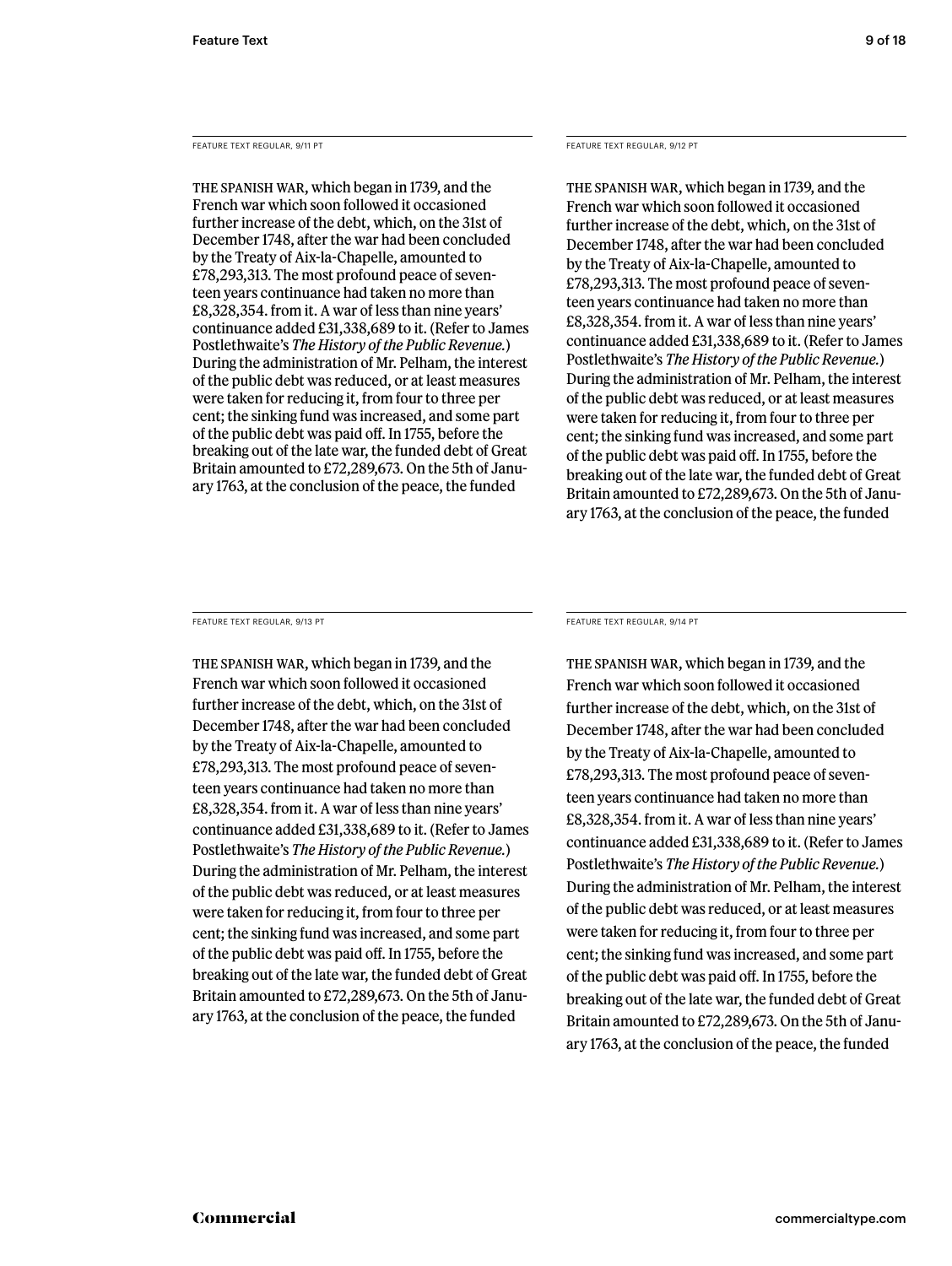ČESKÝ (CZECH) FEATURE TEXT REGULAR, REGULAR ITALIC, 9/12 PT

Ačkoli klimšova nenapsala knih mnoho, přece zná ji ta naše četbychtivá mládež tuze dobře. Zná ji zejména z knih: Z jara do léta, Kniha báchorek, Paleček a Malenka, Z ráje, Rodinná skřínka a j., a pak z různých časopisů pro mládež, do nichž velice pilně přispívá. Její práce vesměs děti naše rády čítají, poněvadž skutečně vynikají vším, čeho se na dobré četbě žádá. Však Klimšova také pracuje s láskou, pracuje opravdově vážně a nevydá nic na světlo, co by důkladně nepodrobila soudu svému i soudu jiných. A to právě dodává jejím prácem té pravé ceny. Nuže seznammež se se životem této tiché a skromné pracovnice, seznammež se i s jejími pěknými spisy. Klimšova narodila se 7. dne měsíce prosince roku 1851. v Poličce. Otec její byl dosti zámožným a váženým měšťanem, měltě v Poličce dům a byl dlouhá léta členem obecního zastupitelstva, ba i městským radním. Při domě měli Klimšovi zahrádku. Něžná matka Bohumilčina milovala totiž velice květiny a při tom lnula také velikou láskou ku zvířatům. Byla dobra, o vše, ale zvláště o děti své starostliva, při tom pilna, šetrna a skoro až příliš skromna. Podobala se, zvláště v pozdějším svém

DEUTSCH (GERMAN) FEATURE TEXT REGULAR, REGULAR ITALIC, 9/12 PT

Sehen wir das Gesamtbild unseres heutigen Lebens nur mit unseren Augen an, so können wir die Folgerung ziehen, daß dieses Gebilde einen chaotischen Charakter trägt, und es kann uns nicht wundern, daß diejenigen, welche sich in diesem scheinbaren Chaos unwohl fühlen, der Welt entfliehen oder sich in geistigen Abstraktionen verlieren wollen. Doch jedenfalls muß es uns klar sein, daß diese Flucht vor der Wirklichkeit ein ebenso großer Irrtum ist wie jene Anlehnung an den reinsten Materialismus. Weder die Flucht in das Mittelalter, noch der von verschiedenen Kunsthistorikern empfohlene Wiederaufbau des Olympos kann und die Lösung bringen. Unsere Zeit hat eine andere Mission zu erfüllen als die des Mittelalters und des Hellenismus. Um die Aufgabe unserer Zeit richtig zu verstehen, ist es notwendig, daß wir nicht nur mit unseren Augen, sondern vielmehr mit unseren innerlichen Sinnesorganen die Lebensstruktur erfassen. Haben wir einmal die Synthese des Lebens aus der Tiefe unseres Wesens gewonnen und als Inhalt von Kultur und Kunst anerkannt, so wird es uns nicht schwer fallen an

DANSK (DANISH) FEATURE TEXT REGULAR, REGULAR ITALIC, 9/12 PT

Der var en lille havfisk af god familie, navnet husker jeg ikke, det må de lærde sige dig. Den lille fisk havde attenhundrede søskende, alle lige gamle; de kendte ikke deres fader eller moder, de måtte straks skøtte sig selv og svømme om, men det var en stor fornøjelse; vand havde de nok at drikke, hele verdenshavet, føden tænkte de ikke på, den kom nok; hver ville følge sin lyst, hver ville få sin egen historie, ja det tænkte heller ingen af dem på. Solen skinnede ned i vandet, det lyste om dem, det var så klart, det var en verden med de forunderligste skabninger, og nogle så gruelig store, med voldsomme gab, de kunne sluge de attenhundrede søskende, men det tænkte de heller ikke på, for ingen af dem var endnu blevet slugt. De små svømmede sammen, tæt op til hverandre, som sildene og makrellerne svømmer; men som de allerbedst svømmede i vandet og tænkte på ingenting, sank, med forfærdelig lyd, ovenfra, midt ned imellem dem, en lang, tung ting, der slet ikke ville holde op; længere og længere strakte den sig, og hver af småfiskene, som den ramte, blev kvast eller fik et knæk, som de ikke kunne forvinde. Alle småfisk, de

#### ESPAÑOL (SPANISH) FEATURE TEXT REGULAR, REGULAR ITALIC, 9/12 PT

En esta conferencia no pretendo, como en anteriores, definir, sino subrayar; no quiero dibujar, sino sugerir. Animar, en su exacto sentido. Herir pájaros soñolientos. Donde haya un rincón oscuro, poner un reflejo de nube alargada y regalar unos cuantos espejos de bolsillo a las señoras que asisten. He querido bajar a la ribera de los juncos. Por debajo de las tejas amarillas. A la salida de las aldeas, donde el tigre se come a los niños. Estoy en este momento lejos del poeta que mira el reloj, lejos del poeta que lucha con la estatua, que lucha con el sueño, que lucha con la anatomía; he huido de todos mis amigos y me voy con aquel muchacho que se come la fruta verde y mira cómo las hormigas devoran al pájaro aplastado por el automóvil. Por las calles más puras del pueblo me encontraréis; por el aire viajero y la luz tendida de las melodías que Rodrigo Caro llamó "reverendas madres de todos los cantares". Por todos los sitios donde se abre la tierna orejita rosa del niño o la blanca orejita de la niña que espera, llena de miedo, el alfiler que abra el agujero para la arracada. En todos los paseos que yo he dado por España, un poco cansado de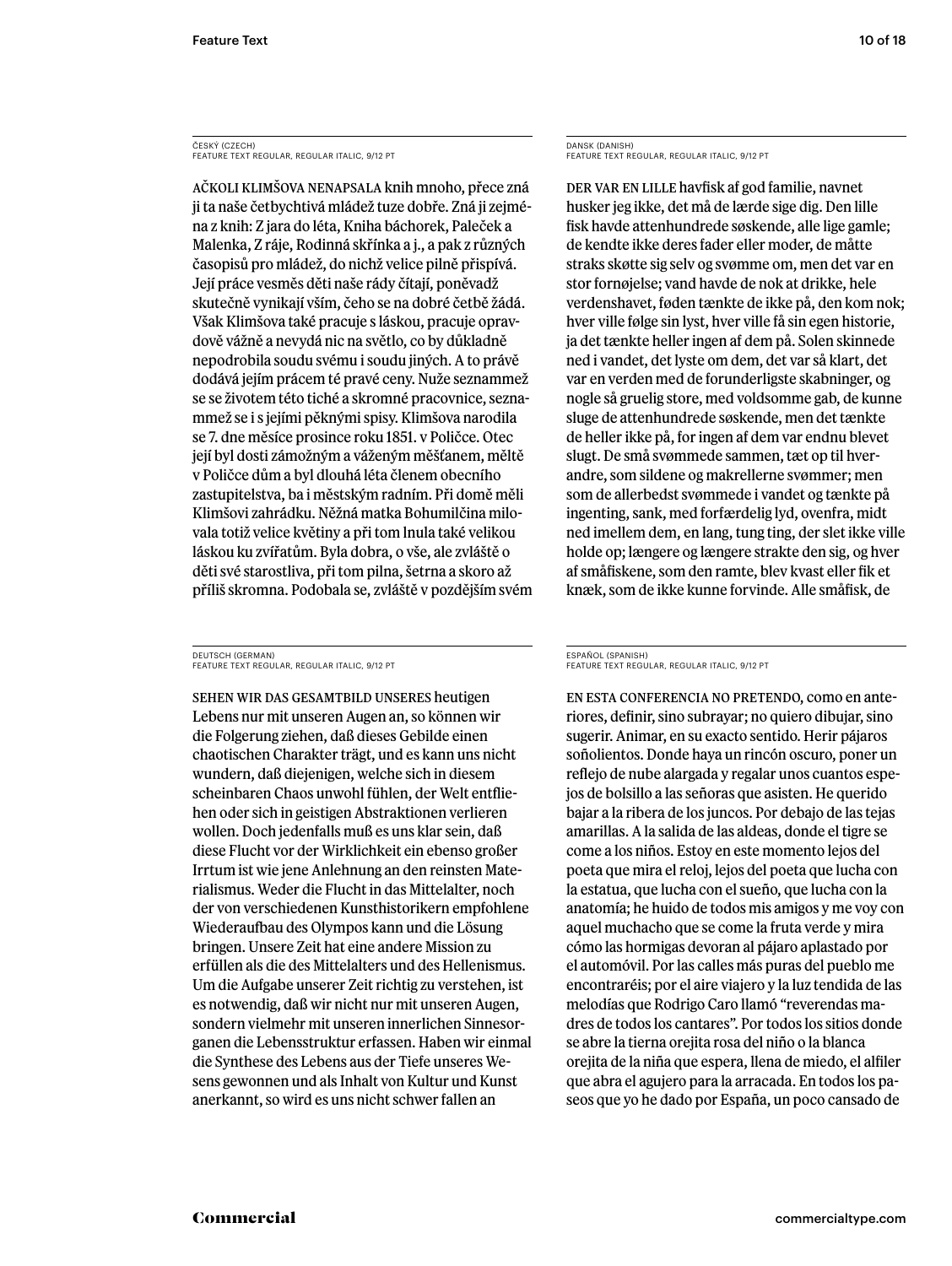FRANÇAIS (FRENCH) FEATURE TEXT REGULAR, REGULAR ITALIC, 9/12 PT

Dada a son origine dans le dictionnaire. C'est terriblement simple. En français cela signifie «cheval de bois». En allemand «va te faire, au revoir, à la prochaine». En roumain «oui en effet, vous avez raison, c'est ça, d'accord, vraiment, on s'en occupe», etc. *C'est un mot international. Seulement un mot et ce mot comme mouvement.* Très facile à comprendre. Lorsqu'on en fait une tendance artistique, cela revient à vouloir supprimer les complications. Psychologie Dada. Allemagne Dada y compris indigestions et crampes brouillardeuses, littérature Dada, bourgeoisie Dada et vous, très vénérés poètes, vous qui avez toujours fait de la poésie avec des mots, mais qui n'en faites jamais du mot lui-même, vous qui tournez autour d'un simple point en poétisant. Guerre mondiale Dada et pas de fin, révolution Dada et pas de commencement. Dada, amis et soi-disant poètes, très estimés fabricateurs et évangélistes Dada Tzara, Dada Huelsenbeck, Dada m'dada, Dada m'dada, Dada mhm, dada dera dada, Dada Hue, Dada Tza. Comment obtenir la béatitude ? En disant Dada. Comment devenir célèbre? En disant Dada. D'un geste noble et

ITALIANO (ITALIAN) FEATURE TEXT REGULAR, REGULAR ITALIC, 9/12 PT

Dapprima, ripetendendo l'errore commesso in gioventù, scrisse di animali che conosceva poco, e le sue favole risonarono di ruggiti e barriti. Poi si fece più umano, se così si può dire, scrivendo degli animali che credeva di conoscere. *Così la mosca gli regalò una gran quantità di favole dimostrandosi un animale più utile di quanto si creda*. In una di quelle favole ammirava la velocità del dittero, velocità sprecata perchè non gli serviva nè a raggiungere la preda nè a garantire la sua incolumità. Qui faceva la morale una testuggine. Un'altra favola esaltava la mosca che distruggeva le cose sozze da essa tanto amate. Una terza si meravigliava che la mosca, l'animale più ricco d'occhi, veda tanto imperfettamente. Infine una raccontava di un uomo che, dopo di aver schiacciato una mosca noiosa, le gridò: "Ti ho beneficata; ecco che non sei più una mosca". Con tale sistema *era facile di avere ogni giorno* la favola pronta col caffè del mattino. Doveva venire la guerra ad insegnargli che la favola poteva divenire un'espressione del proprio animo, il quale così inseriva la mummietta nella macchina della vita, quale un suo organo. Ed ecco come

BAHASA INDONESIA (INDONESIAN) FEATURE TEXT REGULAR, REGULAR ITALIC, 9/12 PT

Hari yang panas itu berangsur-angsur menjadi dingin, karena matahari, raja siang itu, akan masuk ke dalam peraduannya, *ke balik Gunung Sibualbuali,* yang menjadi watas dataran tinggi Sipirok yang bagus itu. Langit di sebelah barat pun merah kuning rupanya, dan sinar matahari yang turun itu nampaklah di atas puncak kayu yang tinggi-tinggi, indah rupanya, sebagai disepuh dengan emas juwita. Angin gunung yang lemah-lembut itu pun berembuslah, *sedap dan nyaman rasanya bagi orang-orang kampung yang sedang di perjalanan kembali dari kebun kopi,* yang terletak di lereng gunung dan bukit-bukit yang subur itu. Maka angin itu pun bertambahlah sedikit kerasnya, sehingga daun dan cabang-cabang kayu itu bergoyang-goyang perlahan-lahan sebagai menunjukkan kegirangannya, karena cahaya yang panas itu sudah bertukar dengan hawa yang sejuk dan nyaman rasanya. Batang padi yang tumbuh di sawah yang luas itu pun dibuai-buaikan angin, sebagai ombak yang berpalu-paluan di atas laut yang lebar; *sawah yang seluas itu pun tiadalah ubahnya dengan lautan,* sedang daun padi itu sebagai air yang

#### MAGYAR (HUNGARIAN) FEATURE TEXT REGULAR, REGULAR ITALIC, 9/12 PT

Hajnali két órakor a segédtiszt belépett a tábornok szobájába és jelentette, hogy a járőrök elindultak a hodricsi úton. Az asztalra állított petróleumlámpa körül szétteregetett tereprajzok és jelentések hevertek, rajtuk keresztbe dobva egy ezüstgombos lovaglópálca. A tábornok a szoba közepén állt és hideg arccal hallgatta a segédtiszt szavait. Kurtára nyírt szakála rőtesen csillogott a lámpafényben. *Aranykeretes szemüvege mögül jeges nyugalommal csillámlottak elő kék szemei.* Csupa energia volt ez a hat láb magas, karcsú ember, aki egy hónap előtt vette át a feldunai hadtest parancsnokságát. De most mégis, mintha valami fáradtságot vagy inkább fásultságot árultak volna el mozdulatai. Némán bólintott s mikor a segédtiszt mögött becsukódott az ajtó, kimerülten dobta magát a kopott díványra. Két nap óta mindig talpon volt s egyik izgalom a másik után érte. A Szélakna irányában fekvő főcsapat felé haladó ellenség már egy napi előnyt nyert a Zsarnócra kirendelt zászlóalj parancsnokának ügyetlensége folytán. Első felindulásában maga vette át a zászlóalj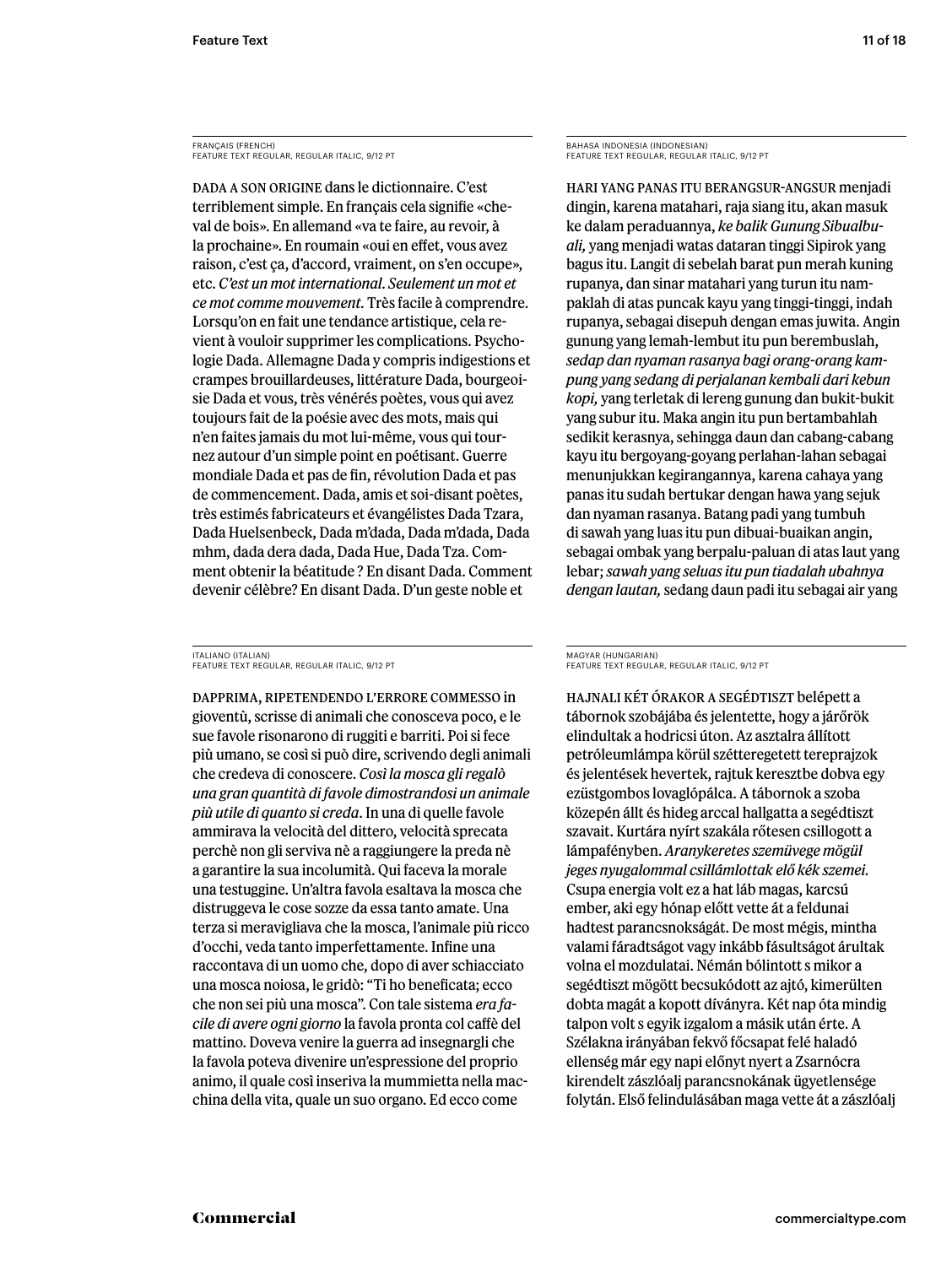BAHASA MELAYU (MALAY) FEATURE TEXT REGULAR, REGULAR ITALIC, 9/12 PT

Malam merangkak dari senja ke maghrib dan terns masuk waktu isyak. Lahuma sedang bertimpuh di atas tikar mengkuang sambil kedua-dua belah tangannya tercantum menadah langit. Jeha yang berada di belakangnya dalam keadaan serba putih bertimpuh dengan kemas sekali. *Mukanya ditutup rapat dengan kedua-dua belah tapak tangan.* Masingmasing bermohon doa kepada Allah S.W.T. Esok akan berjuanglah mereka selama beberapa bulan. Selagi padi tidak masuk jelapang dengan selamat, selagi itulah perjuangan belum selesai. Hal ini disedari oleh Lahuma, juga turut disedari oleh Jeha. Azam Lahuma tidak mahu melangkah turun esok pagi-pagi tanpa keizinan Yang Maha Esa. Kedua-dua belah tangannya ditadah. Sudut hatinya melupakan segala kerumitan, hanya tertumpu pada Allah. "Ya Allah, Yang Maha Besar, Yang Maha Agung, *benarkanlah aku mula bekerj a esok dan biarlah selama itu aku dilindungi oleh-MU.* Jauhkan aku daripada segala bencana alam, daripada segala peny akit, daripada lipan-lipan dan ular-ular dan kala jengking yang bisa-bisa. Singkirkan segala banjir besar *yang boleh* melimpahi padiku.

PORTUGUÊS (PORTUGUESE) FEATURE TEXT REGULAR, REGULAR ITALIC, 9/12 PT

D. Benedita levantou-se, no dia seguinte, com a idéia de escrever uma carta ao marido, uma longa carta em que lhe narrasse a festa da véspera, nomeasse os convivas e os pratos, descrevesse a recepção noturna, e, principalmente, desse notícia das novas relações com D. Maria dos Anjos. A mala fechava-se às duas horas da tarde, *D. Benedita acordara às nove, e, não morando longe (morava no Campo da Aclamação), um escravo levaria a carta ao correio muito a tempo.* Demais, chovia; D. Benedita arredou a cortina da janela, deu com os vidros molhados; era uma chuvinha teimosa, o céu estava todo brochado de uma cor pardo-escura, malhada de grossas nuvens negras. Ao longe, viu flutuar e voar o pano que cobria o balaio que uma preta levava à cabeça: concluiu que ventava. Magnífico dia para não sair, e, portanto, escrever uma carta, duas cartas, todas as cartas de uma esposa ao marido ausente. Ninguém viria tentá-la. Enquanto ela compõe os babadinhos e rendas do roupão branco, um roupão de cambraia que o desembargador lhe dera em 1862, no mesmo dia aniversário, 19 de setembro, convido a leitora a observar-lhe as feições.

POLSKI (POLISH) FEATURE TEXT REGULAR, REGULAR ITALIC, 9/12 PT

Od wczoraj jakiś niepokój panuje w uliczce. Stary Mendel dziwi się i częściej niż zwykle nakłada krótką łajkę patrząc w okno. Tych ludzi nie widział on tu jeszcze. Gdzie idą? Po co przystają z robotnikami, śpieszącymi do kopania fundamentów pod nowy dom niciarza Greulicha? Skąd się tu wzięły te obszarpane wyrostki? Dlaczego patrzą tak po sieniach? Skąd mają pieniądze, że idą w pięciu do szynku? Stary Mendel kręci głową, smokcząc mały, silnie wygięty wiśniowy cybuszek. *On zna tak dobrze tę uliczkę cichą. Jej fizjonomię, jej ruch.* jej głosy, jej tętno. Wie, kiedy zza którego węgła wyjrzy w dzień pogodny słońce; ile dzieci przebiegnie rankiem, drepcąc do ochronki, do szkoły; ile zwiędłych dziewcząt w ciemnych chustkach, z małymi blaszeczkami w ręku przejdzie po trzy, po cztery, do fabryki cygar na robotę; ile kobiet przystanie z koszami na starym, wytartym chodniku, pokazując sobie zakupione jarzyny, skarżąc się na drogość jaj, mięsa i masła; ilu wyrobników przecłapie środkiem bruku, ciężkim chodem nóg obutych w trepy, niosąc pod pachą węzełki, a w ręku cebrzyki, kielnie, liny.

#### SUOMI (FINNISH) FEATURE TEXT REGULAR, REGULAR ITALIC, 9/12 PT

He olivat ystäviä ystävyydessä, joka oli läheisempää kuin veljeys. Nello oli pieni Ardennelainen — Patras suuri Flamandilainen. He olivat saman ikäisiä vuosilla mitattuna, mutta kuitenkin toinen oli vielä nuori, toinen oli jo vanha. He olivat asuneet yhdessä koko ikänsä; molemmat he olivat orpoja ja kurjia sekä saivat leipänsä samasta kädestä. *Se oli ollut heidän siteensä alku, heidän ensimmäinen sympatian säikeensä;* se oli vahvistunut päivä päivältä ja kasvanut heidän mukanaan kiinteänä ja erottamattomana niin, että he alkoivat rakastaa toisiansa erittäin paljon. Heidän kotinsa oli pieni mökki pienen Flamandilaisen kylän reunalla, peninkulman päässä Antverpenistä. Kylä sijaitsi leveiden laidunkaistaleiden ja viljavainioiden välissä, ja sen läpi virtaavan suuren kanavan reunamilla kasvoi pitkät rivit tuulessa taipuvia poppeleita ja tervaleppiä. Siinä oli parikymmentä maatilaa ja taloa, joiden ikkunaluukut olivat kirkkaan vihreät tai taivaansiniset ja katot ruusunpunaiset tai mustavalkoiset sekä seinät niin valkoisiksi maalatut, että ne loistivat auringossa kuin puhdas lumi. Kylän keskustassa oli tuulimylly pienellä sammalta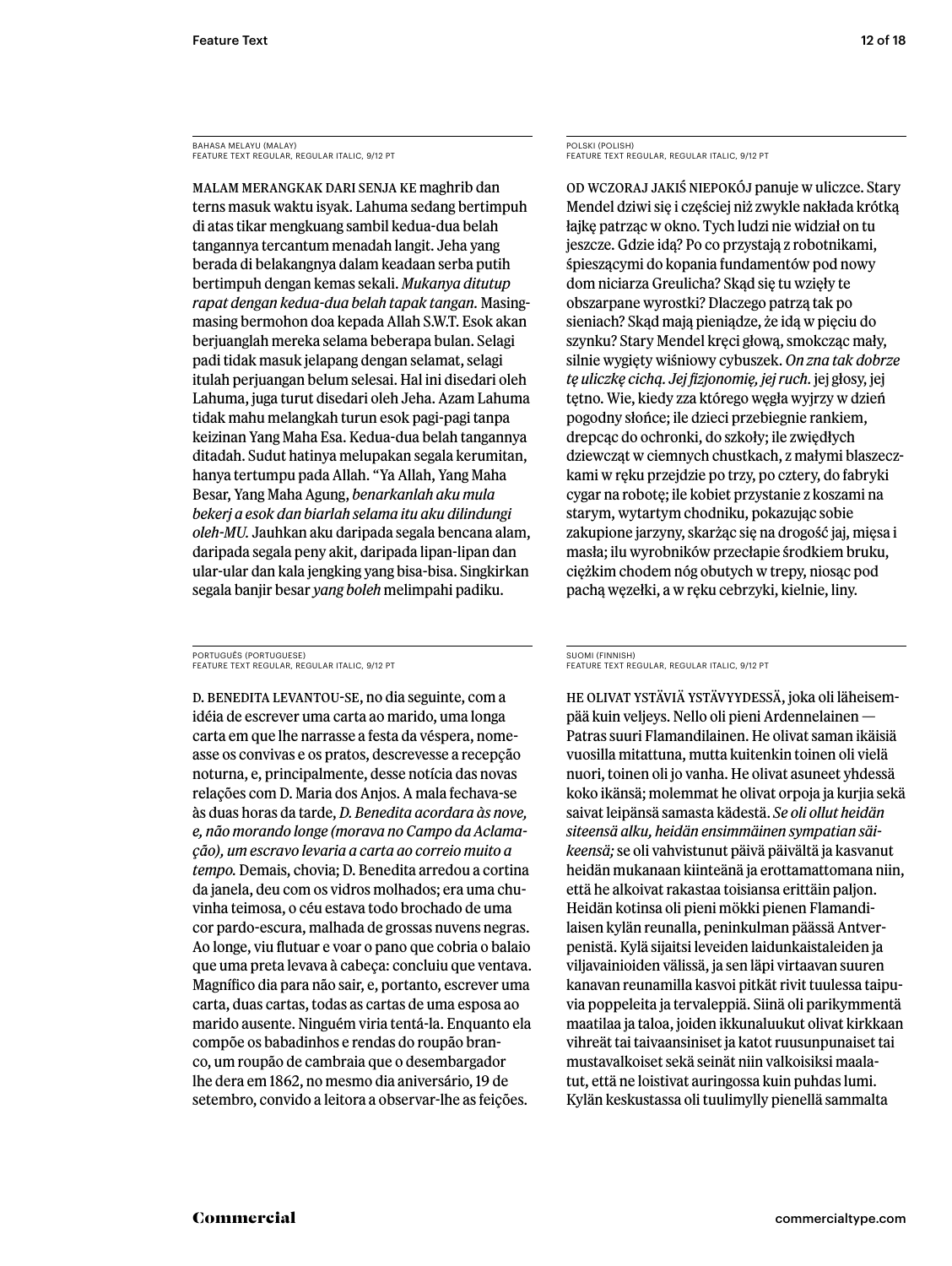SVENSKA (SWEDISH) FEATURE TEXT REGULAR, REGULAR ITALIC, 9/12 PT

Klockan var mellan åtta och nio den vackra majmorgonen, då Arvid Falk efter scenen hos brodern vandrade gatorna framåt, missnöjd med sig själv, missnöjd med brodern och missnöjd med det hela. Han önskade att det vore mulet och att han hade dåligt sällskap. Att han var en skurk, det trodde han icke fullt på, *men han var icke nöjd med sig själv, han var så van att ställa höga fordringar på sig,* och han var inlärd att i brodern se ett slags styvfar, för vilken han hyste stor aktning, nästan vördnad. Men även andra tankar döko upp och gjorde honom bekymrad. Han var utan pengar och utan sysselsättning. Detta senare var kanske det värsta ty sysslolösheten var honom en svår fiende, begåvad med en aldrig vilande fantasi som han var. Under ganska obehagliga funderingar hade han kommit ner på Lilla Trädgårdsgatan; han följde vänstra trottoaren utanför Dramatiska Teatern och befann sig snart inne på Norrlandsgatan; han vandrade utan mål och gick rätt fram; snart började stenläggningen bli ojämn, träkåkar efterträdde stenhusen, illa klädda människor kastade misstänksamma blickar på den snyggt klädde personen som

TIẾNG VIỆT (VIETNAMESE) FEATURE TEXT REGULAR, REGULAR ITALIC, 9/12 PT

Ông ấy nói thế một cách sốt sắng chẳng kém những người gầy gò ốm yếu không hề tập thể thao bao giờ và chỉ xui giục kẻ khác. Nguyên do ông ấy là một du học sinh quay về tổ quốc mà không có một mảnh văn bằng nào cả. Hình như ở bên Pháp, ông là bạn thân của những nhà chính trị đã từng làm thứ trưởng, thượng thư, văn hào, vân vân, những vị có danh tiếng mà báo chí *Việt Nam cũng nhắc nhỏm tới.* Sở Liêm Phóng Securité đã cắt hai viên thám tử đi dò ông. Sau ba tháng ròng rã hai viên thám tử chỉ thấy những hành tung bí mật của ông là: hút thuốc lá Camel. Về sau ông lấy vợ giàu. Có vợ rồi, ông đặt là Văn Minh. Sở Liên Phóng Securité lại phải một phen lo sợ. Dò mãi mới biết rằng tên của vợ ông là Văn, của ông là Minh thì ông đặt ngay là Văn Minh, tên vợ ở trên tên ông, tên ông đội dưới, *cho nó có vẻ nịnh đầm.* Thế thôi, chứ ông chẳng phản đối, cũng chẳng cải cách, quốc gia, quốc tế chi chi, cũng không cả. Từ độ được nhiều người gọi là Văn Minh, ông ta thấy cần phải chủ trương cuộc Âu hoá thì cái tên mới khỏi vô nghĩa. Một cái linh hồn khoẻ trong một xác thịt khoè! Phát minh được chân lý ấy rồi, *đi đâu ông cũng hăng hái cổ động* 

WIKANG TAGALOG (TAGALOG) FEATURE TEXT REGULAR, REGULAR ITALIC, 9/12 PT

Nag-anyaya ng pagpapacain nang isáng hapunan, ng magtátapos ang Octubre, si Guinoong Santiago de los Santos, na lalong nakikilala ng bayan sa pamagát na Capitang Tiago, anyayang bagá man niyón lamang hapong iyón canyang inihayág, laban sa dati niyang caugalìan, gayón ma'y siyang dahil na ng lahát ng mga usap-usapan sa Binundóc, *sa iba't ibang mga nayon at hanggang sa loob ng Maynílà.* Ng panahóng yao'y lumalagay si Capitang Tiagong isáng lalaking siyang lalong maguilas, at talastas ng ang canyang bahay at ang canyang kinamulatang bayan ay hindî nagsásara ng pintô canino man, *liban na lamang sa mga calacal ó sa anó mang isip na bago ó pangahás.* Cawangis ng kisláp ng lintíc ang cadalîan ng pagcalaganap ng balítà sa daigdigan ng mga dápò, mga langaw ó mga "colado", na kinapal ng Dios sa canyang waláng hanggang cabaitan, at canyang pinararami ng boong pag-irog sa Maynílà. Nangagsihanap ang ibá nang "betún" sa caniláng zapatos, *mga botón at corbata naman ang ibá,* nguni't siláng lahát ay nangag iisip cung paano cayâ ang mabuting paraang bating lalong waláng cakimìang gagawin sa may bahay, upang papaniwalàin

#### TÜRKÇE (TURKISH) FEATURE TEXT REGULAR, REGULAR ITALIC, 9/12 PT

Sadık genç, araladığı kapıyı çekince, yine birden kararan sanduka sükunu içinde, İskender Paşa, galeyansız ibadetine başlardı. Artık dünyaya dair hiçbir ümidi kalmamıştı. İstediği yalnız bir iman selametiydi. *Vâkıa korkak bir adam değildi. Ama, muhakkak bir ölümü her gün, her saat, her dakika, hatta her saniye beklemek… Onun cesaretini kırmış, sinirlerini zayıflatmıştı.* Düşündükçe, ensesinde soğuk bir satırın sarih temasını duyar gibi oluyordu. Bu sarih temas silinirken karşısına kendi boğuk hayali gelirdi; gözleri patlamış, kavuğu bir tarafa yuvarlanmış, boynu yağlı bir kement ile sıkılmış, ayağından pabuçları çıkmış, ipek kuşağı çözülmüş, karanlık, köpüklü ağzından siyah dili sarkmış bir naaş… İskender Paşa'nın yerde sürünen ölüsü! Titrer, gözlerini oğuşturur, yine salât-ü selamlarını çekmeye başlardı. Yakın akıbetinin bu uzvî hatırası o kadar bariz, o kadar kuvvetliydi ki… Çocukluğunun saf muhayyilesini süsleyen cennet bahçelerini, hûri, gılman alaylarını, Tûba ağacını, Sırat köprüsünü şimdi düşünemiyordu bile… Zihni durmuştu. Sinirleri, beyni pek yorgundu. Yemek yiyemiyordu. Boğazına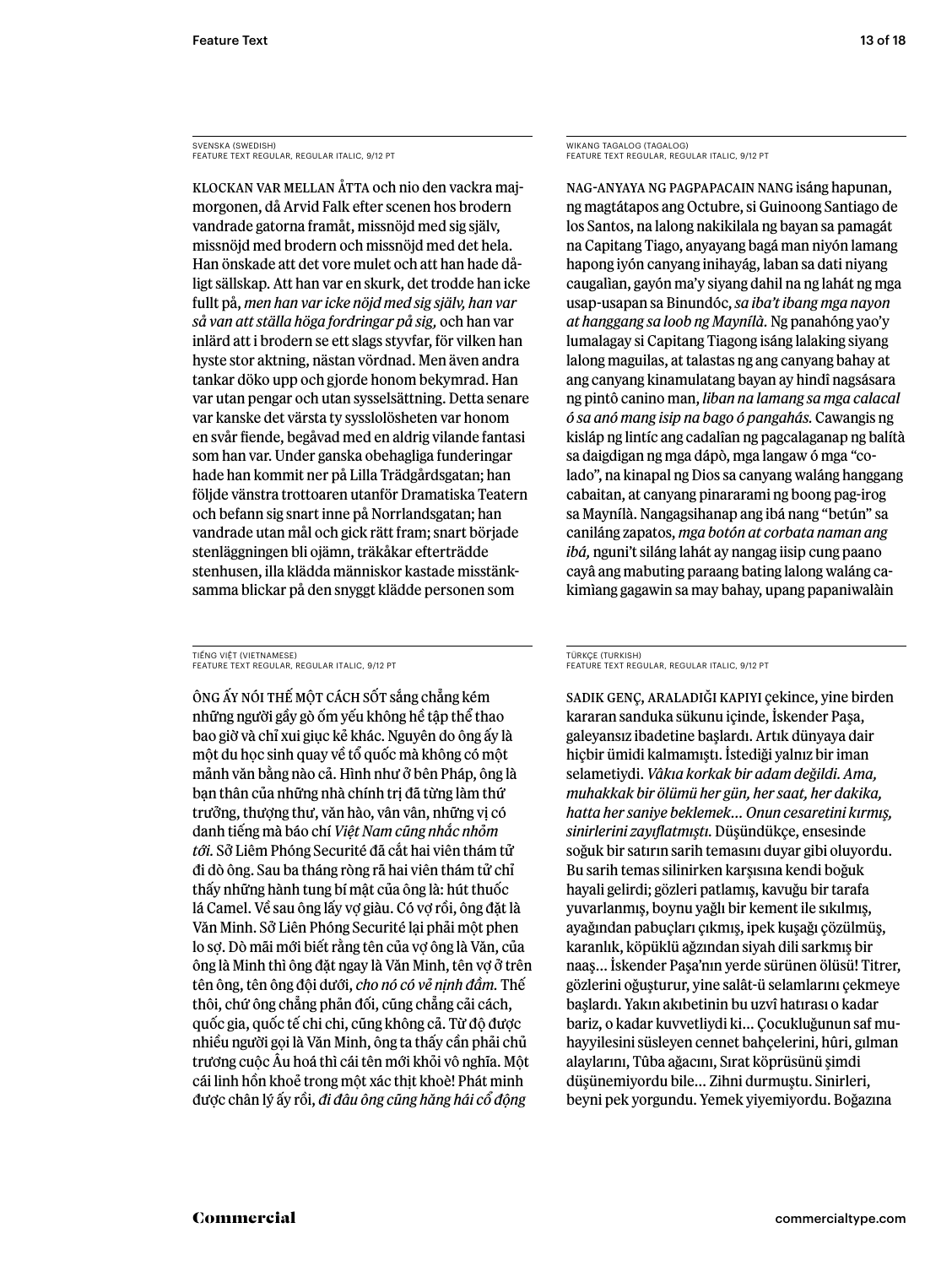| UPPERCASE                                    | ABCDEFGHIJKLMNOPQRSTUVWXYZ                                                                                                                                                                                                      |  |  |  |  |  |
|----------------------------------------------|---------------------------------------------------------------------------------------------------------------------------------------------------------------------------------------------------------------------------------|--|--|--|--|--|
| LOWERCASE                                    | abcdefghijklmnopqrstuvwxyz                                                                                                                                                                                                      |  |  |  |  |  |
| <b>SMALL CAPS</b>                            | ABCDEFGHIJKLMNOPQRSTUVWXYZ                                                                                                                                                                                                      |  |  |  |  |  |
| STANDARD PUNCTUATION                         | ;!¿?.,:;-−—()[]{}/ \&@*""'`·",«»↔ \$•¶†‡©®™                                                                                                                                                                                     |  |  |  |  |  |
| ALL CAP PUNCTUATION                          | $i\dot{\iota}$ ----()[]{}/ \@«» $\circ$                                                                                                                                                                                         |  |  |  |  |  |
| SMALL CAP PUNCTUATION                        | $[12?()[]$ }&@"" ** * * * *                                                                                                                                                                                                     |  |  |  |  |  |
| LIGATURES                                    | fb ff fh fi fj fk fl ffb ffh ffi ffj ffk ffl                                                                                                                                                                                    |  |  |  |  |  |
| PROPORTIONAL LINING<br>default figures       | \$£€¥BPP₹\d1234567890¢f%‰ <sup>a0#</sup> °<+=-×÷>'"                                                                                                                                                                             |  |  |  |  |  |
| SMALL CAP<br>PROPORTIONAL LINING             | 1234567890#                                                                                                                                                                                                                     |  |  |  |  |  |
| <b>TABULAR LINING</b>                        | $$EEYBPP\overline{Y}W\underline{d}1234567890\%$ % < + = - x ÷ >                                                                                                                                                                 |  |  |  |  |  |
| PREBUILT FRACTIONS                           | $\frac{1}{2}$ $\frac{1}{3}$ $\frac{2}{3}$ $\frac{1}{4}$ $\frac{3}{4}$ $\frac{1}{8}$ $\frac{3}{8}$ $\frac{5}{8}$ $\frac{7}{8}$                                                                                                   |  |  |  |  |  |
| <b>NUMERATORS &amp;</b><br>DENOMINATORS      | $\text{H}^{1234567890}/\text{1234567890}$                                                                                                                                                                                       |  |  |  |  |  |
| <b>SUPERSCRIPT &amp;</b><br><b>SUBSCRIPT</b> | $\mathbb{H}^{1234567890}$ $\mathbb{H}_{1234567890}$                                                                                                                                                                             |  |  |  |  |  |
| STYLISTIC ALTERNATES                         | JJKMQRWW aagkw 3569 $\text{H}^{3569}$ $\text{H}_{3569}$ $\text{H}^{3569}$ /3569 $\frac{1}{3}$ $\frac{2}{3}$ $\frac{3}{4}$ $\frac{3}{8}$ $\frac{5}{8}$<br>ĴĴĶŔŖŘŴŴŴŴŴŴŴŸ àáâãäåāǎạạảấẩẩẫậắååẵẵåáâã<br>äåāăąạảấẩẩẫậắằẳẵặĝğġģķŵẁẃẅ |  |  |  |  |  |
| <b>ACCENTED UPPERCASE</b>                    | ÀÁÂÃÄÄÅĀĂÅĄĄÁÂÂÂÅÅÅÅÆƏÇĆĈĊČĎĐÈÉÊËĒĔĖ<br>EĔĒĔĔĔÊÊÊÊĜĞĞĠĢĤĦÌÍÎÏĨĬĮĮIJĺĴĶĹĽĿŁĻÑŃŇŅŅÒÓ<br>ÔÕÖŌŎŎŐŎQŎÔÔÔŐŐŎŎŎØŒŔŘŖŚŜŞŠŞßŢŤŢŦÞ<br>ÙÚÛÜŨŪŬŮŮŰŲƯŲŰŬŨŲŰŴŴŴŴŸŸŶŶŸŶŹŻŽ                                                                     |  |  |  |  |  |
| ACCENTED LOWER CASE                          | àáâãäåāǎååąaẩââậẩååååæəçćĉċčďđèéêëēěėęěeẽéểê $\hat{e}\hat{e}$<br>ĝğġġĥħìíîïĩiĭịıịijíjĵĵķĺľŀłḷñńňŋņòóôõöōŏőőơọốôỗộổỡỡỡ<br>ợởøœŕřŗśŝşšşßţťţŧþùúûüūūŭůűúųưụứừữựửŵẁẃẅýÿŷ<br>ỳỵỹỷźżž                                                 |  |  |  |  |  |
| <b>ACCENTED SMALL CAPS</b>                   | ÀÁÂÃÄÅĀĂÅĄĄÁÂÂÂÅÅÅÅÅÆƏÇĆĈĊČĎĐÈÉÊËĒĔĖĘĚĘĔ<br>ĔÉÊÊÊÊĜĞĠĠĢĤĦÌÍÎÏĨĬĬĮIJĺĴĶĹĽĿŁĻÑŃŇŊŅÒÓÔÕÖŌŎŐ<br>ŐďQŐÔÕÔŐŐŐŐØØŒŔŘŖŚŜŞŠŞßŢŤŢŦÞÙÚÛÜŨŪŬŮŰŰ<br>ŲƯŲŰŨŨŲぴŴŴŴŴÝŸŶŶYŶŹŹŽ                                                                     |  |  |  |  |  |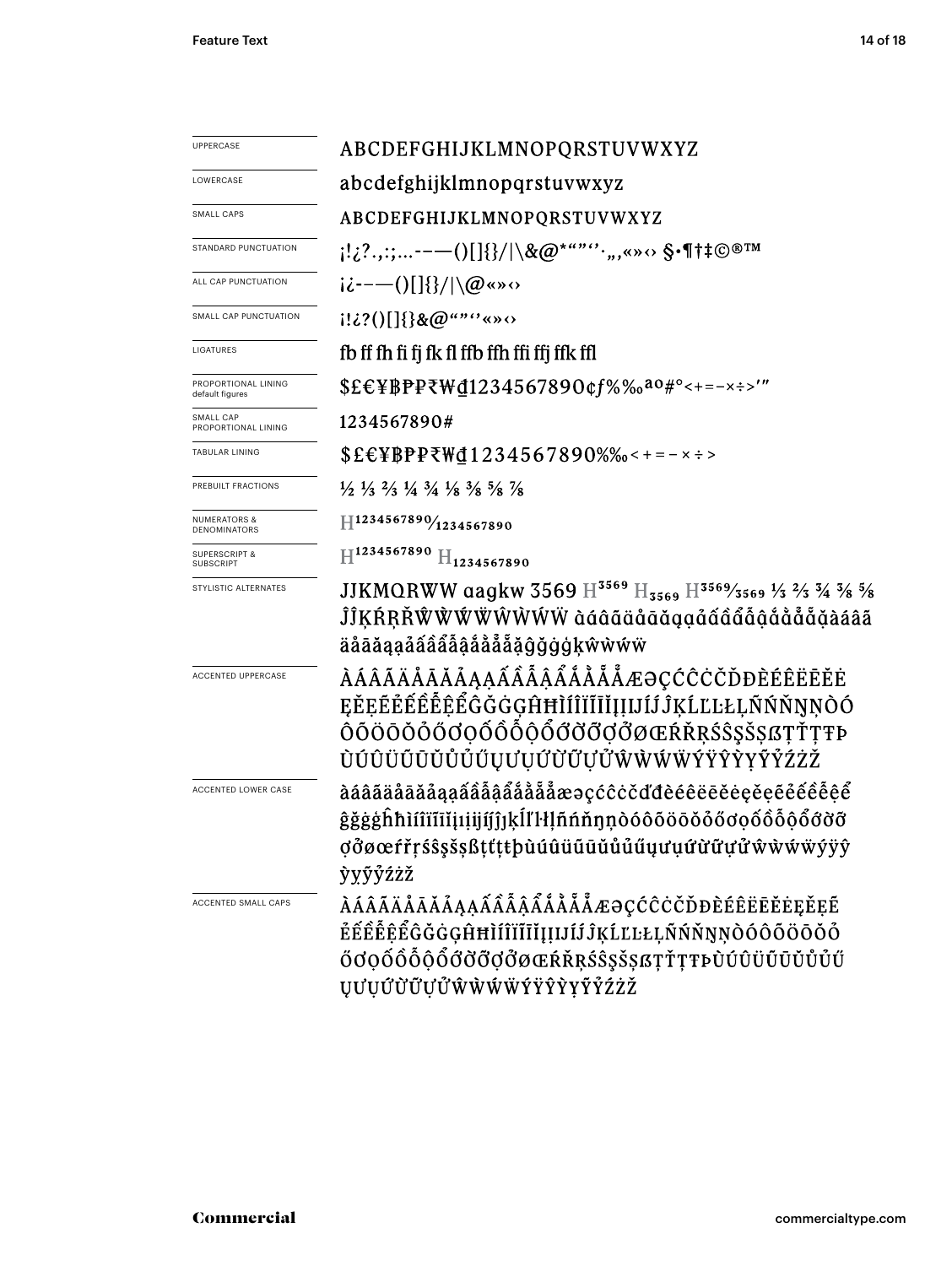| <b>UPPERCASE</b>                             | ABCDEFGHIJKLMNOPQRSTUVWXYZ                                                                                                                                                                               |  |  |  |  |  |
|----------------------------------------------|----------------------------------------------------------------------------------------------------------------------------------------------------------------------------------------------------------|--|--|--|--|--|
| LOWERCASE                                    | abcdefghijklmnopqrstuvwxyz                                                                                                                                                                               |  |  |  |  |  |
| SMALL CAPS                                   | ABCDEFGHIJKLMNOPQRSTUVWXYZ                                                                                                                                                                               |  |  |  |  |  |
| STANDARD PUNCTUATION                         | $\{1,2^2,2^2,\ldots---(1)\}$ $\{1,2^{\kappa}\}$ $\{1,2^{\kappa}\}$ $\{2^{\kappa}\}$ $\{3^{\kappa}\}$ $\{4^{\kappa}\}$ $\{5^{\kappa}\}$ $\{1,2^{\kappa}\}$ $\{1,2^{\kappa}\}$                             |  |  |  |  |  |
| ALL CAP PUNCTUATION                          | $i\dot{\epsilon}$ --- $0$ []{}/ \@«» $\circ$                                                                                                                                                             |  |  |  |  |  |
| SMALL CAP PUNCTUATION                        | $1!i$ ? $0$ []{}&@"" $^o$ «» $\circ$                                                                                                                                                                     |  |  |  |  |  |
| LIGATURES                                    | fb ff fh fi fi fk fl ffb ffh ffi ffi ffk ffl                                                                                                                                                             |  |  |  |  |  |
| PROPORTIONAL LINING<br>default figures       | $$EEYBP$ P<br>W@1234567890¢f%%a0#°<+=-x:>'"                                                                                                                                                              |  |  |  |  |  |
| SMALL CAP<br>PROPORTIONAL LINING             | 1234567890#                                                                                                                                                                                              |  |  |  |  |  |
| <b>TABULAR LINING</b>                        | $$EEYBPPZWd1234567890\%$ %-+=-x :>                                                                                                                                                                       |  |  |  |  |  |
| PREBUILT FRACTIONS                           | $\frac{1}{2}$ $\frac{1}{3}$ $\frac{2}{3}$ $\frac{1}{4}$ $\frac{3}{4}$ $\frac{1}{8}$ $\frac{3}{8}$ $\frac{5}{8}$ $\frac{7}{8}$                                                                            |  |  |  |  |  |
| <b>NUMERATORS &amp;</b><br>DENOMINATORS      | H1234567890/1234567890                                                                                                                                                                                   |  |  |  |  |  |
| <b>SUPERSCRIPT &amp;</b><br><b>SUBSCRIPT</b> | $H^{1234567890}$ $H_{1234567890}$                                                                                                                                                                        |  |  |  |  |  |
| STYLISTIC ALTERNATES                         | JJKMQRWW aagkw 3569 $H^{3569}H_{3569}$ $H^{3569}$ /3569 $\frac{1}{3}$ $\frac{2}{3}$ $\frac{3}{4}$ $\frac{3}{8}$ $\frac{5}{8}$<br>ĴĴĶŔŖŘŴŴŴŴŴŴŴŴ àáâãäåāăąạåấâẩẫậắằẵẵăâââãä<br>åāăąạảấâẩẫậắằẳẵą̃ĝğġġķŵẁŵẅ |  |  |  |  |  |
| ACCENTED UPPERCASE                           | <i>ÀÁÂÃÄÅÅĂÅAĄÁÂÂÂÂÅÅÅÅÅÆƏÇĆĈĊČĎĐÈÉÊËĒĔĖĘ</i><br>ĔĘĔĔĔÊÊÊĜĞĞĠĠĢĤĦÌÍÎĬĨĬĬĮIJĺĴĴĶĹĽĿŁĻÑŃŇŅŅÒÓÔ<br>ŎÖŌŎŎŐŎŎŎÕÕÕÕŐŎŎŎŎŎĸŔŘŖŚŜŞŠŞſĿŢŦĿŨŰ<br>ÛÜŨŪŬŮŮŰŲƯŲŰÙŨŲŮŴŴŴŴŶŸŶŶYŶŹŹŽ                                     |  |  |  |  |  |
| ACCENTED LOWER CASE                          | àáâãäåāăåaaaââââååååååæəçćĉċčďđèéêëēěeęěeểéêêê<br>êgğgghhìíîïīīiiµiijíjĵ]ķĺľŀŀḷñńňŋṇòóôõöōŏỏőơọốôỗộổớờỡ<br>ợởøœŕřŗśŝşšşßțťţŧþùúûüūūŭůůűųưụứừữựửŵẁẃẅýÿŷỳ<br>yŷŷźżž                                        |  |  |  |  |  |
| <b>ACCENTED SMALL CAPS</b>                   | ÀÁÂÃÄÅÅĀÅÅĄĄÁÂÂÂÃÅÅÅÅÅÆƏÇĆĈĊČĎĐÈÉÊËĒĔĖĘĚĘĔĔ<br>ÉÊÊÊÊÊĞĞĞGHHÌÍÎÏĨĨĬĮĮIJÍĴĶĹĽĿŁĻÑŃŇŅŅÒÓÔŐÖŌŎŐŐ<br><i>Ġ</i> QŐŐŐŐŐŐŐŐŐØŒŔŘŖŚŜŞŠŞßŢŤŢŦÞÙÚÛÜŨŨŬŮŰŰŲ<br><i>ƯỤŰŨŨŬŰŴŴŴŴÝŸŶŶYŶŶŹŻŽ</i>                           |  |  |  |  |  |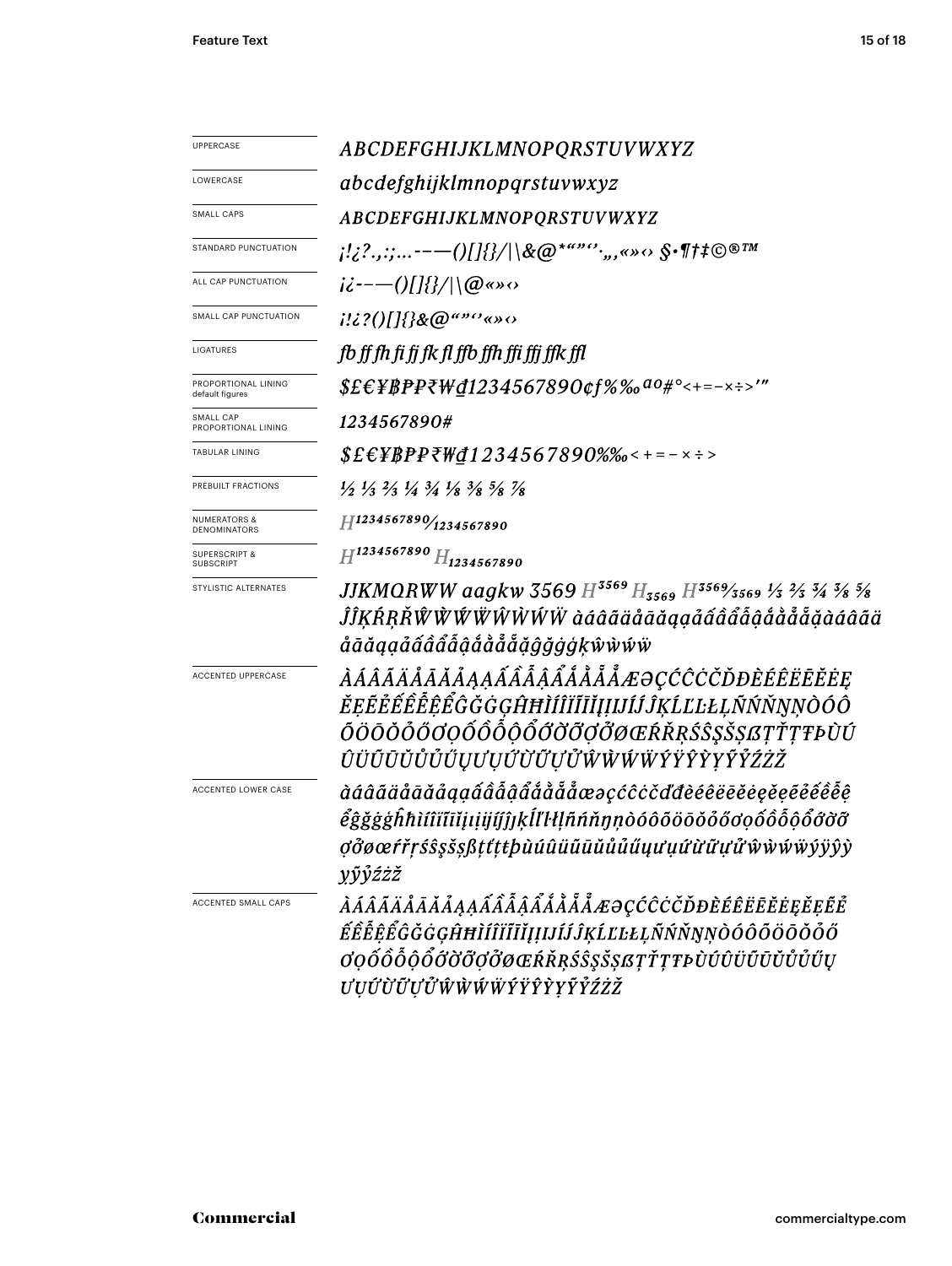| <b>OPENTYPE FEATURES</b><br><b>FAMILY WIDE</b>         | <b>DEACTIVATED</b>                 |               |                 | <b>ACTIVATED</b>                                  |                   |                                 |  |
|--------------------------------------------------------|------------------------------------|---------------|-----------------|---------------------------------------------------|-------------------|---------------------------------|--|
| <b>SMALL CAPS</b>                                      | $\chi$ Fish & 'Chips' for £2/\$5!? |               |                 | $\lambda$ FISH & 'CHIPS' FOR £2/\$5!?             |                   |                                 |  |
| ALL SMALL CAPS<br>includes punctuation & figures       | $\chi$ Fish & 'Chips' for £2/\$5!? |               |                 | $\lambda$ FISH & 'CHIPS' FOR £2/\$5!?             |                   |                                 |  |
| ALL CAPS<br>opens up spacing, moves<br>punctuation up  | $\chi$ Fish & 'Chips' for £2/\$5!? |               |                 | $\lambda$ if ISH & 'CHIPS' FOR £2/\$5!?           |                   |                                 |  |
| PROPORTIONAL LINING<br>default figures                 | Sale Price:<br>Originally:         | ¥7,031 £9,215 | $$3,460$ €1,895 | Sale Price:<br>Originally:                        | ¥7,031 £9,215     | $$3,460$ €1,895                 |  |
| SMALL CAP<br>PROPORTIONAL LINING                       | <b>Sale Price:</b><br>Originally:  | ¥7,031 £9,215 | $$3,460$ €1,895 | <b>SALE PRICE:</b><br>ORIGINALLY:                 | \$3,460<br>¥7,031 | €1,895<br>£9,215                |  |
| <b>TABULAR LINING</b>                                  | Sale Price:<br>Originally:         | ¥7,031 £9,215 | $$3,460$ €1,895 | Sale Price:<br>Originally:                        |                   | \$3,460 €1,895<br>¥7,031 £9,215 |  |
| <b>FRACTIONS</b><br>ignores numeric date format        | 21/03/10 and 21/18 460/920         |               |                 | $21/03/10$ and $2\frac{1}{18}$ 46% $\frac{9}{20}$ |                   |                                 |  |
| SUPERSCRIPT/SUPERIOR                                   | $x158 + y23 \times z18 - a4260$    |               |                 | $X^{158} + Y^{23} \times Z^{18} - Z^{4260}$       |                   |                                 |  |
| SUBSCRIPT/INFERIOR                                     | $x158 \div y23 \times z18 - a4260$ |               |                 | $X_{158} \div Y_{23} \times Z_{18} - 24_{4260}$   |                   |                                 |  |
| <b>DENOMINATOR</b><br>for making arbitrary fractions   | 0123456789 0123456789              |               |                 | 0123456789 0123456789                             |                   |                                 |  |
| <b>NUMERATOR</b><br>for making arbitrary fractions     | 0123456789 0123456789              |               |                 | 0123456789 0123456789                             |                   |                                 |  |
| <b>LANGUAGE FEATURE</b><br>Nederlands (Dutch) IJ glyph | BÍJNA IJmuiden rijk VRIJDAG        |               |                 | BÍJNA IJmuiden rijk VRIJDAG                       |                   |                                 |  |
| <b>LANGUAGE FEATURE</b><br>Català (Catalan) ŀ glyph    | CEL·LA novel·la CAL·LIGRAFIA       |               |                 | CELLA novella CALLIGRAFIA                         |                   |                                 |  |

LANGUAGE FEATURE

CONŞTIINȚA ştiințifice însuşi CONȘTIINȚA științifice însuși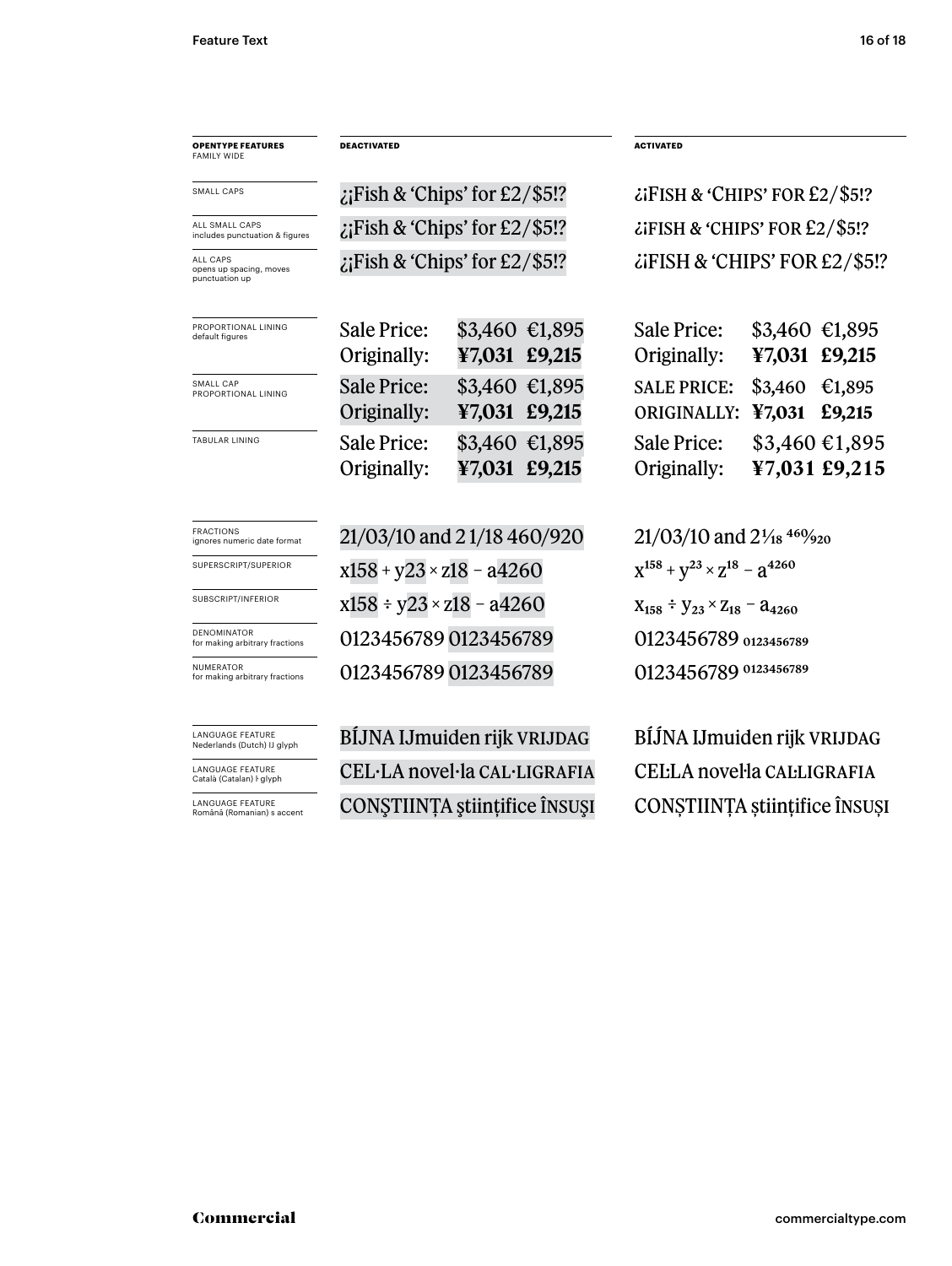STYLISTIC SET 05 alternate 3 5 6 9 STYLISTIC SET 01 alternate a g STYLISTIC SET 03 alternate a STYLISTIC SFT 06 alternate J STYLISTIC SET 07 alternate J STYLISTIC SET 10 alternate Q STYLISTIC SET 11 alternate R STYLISTIC SET 13 alternate W STYLISTIC SET 14 alternate W w STYLISTIC SET 16 alternate M

STYLISTIC SET 17 alternate K k

**DEACTIVATED ACTIVATED**

Made an aggravating situation Made an aggravating situation Created a preliminary proposal Created a preliminary proposal The given odds were 135 in 629 The given odds were 135 in 629 Justified quick decisions in July Justified quick decisions in July Justified quick decisions in July Quickly fell in the Qing dynasty Quickly fell in the Qing dynasty Rescheduled their Spring Rally Rescheduled their Spring Rally A throwback to the New Wave A throwback to the New Wave A throwback to the New Wave Finally became Master Milliner Finally became Master Milliner Known at the old culture desk Known at the old culture desk

Justified quick decisions in July A throwback to the New Wave